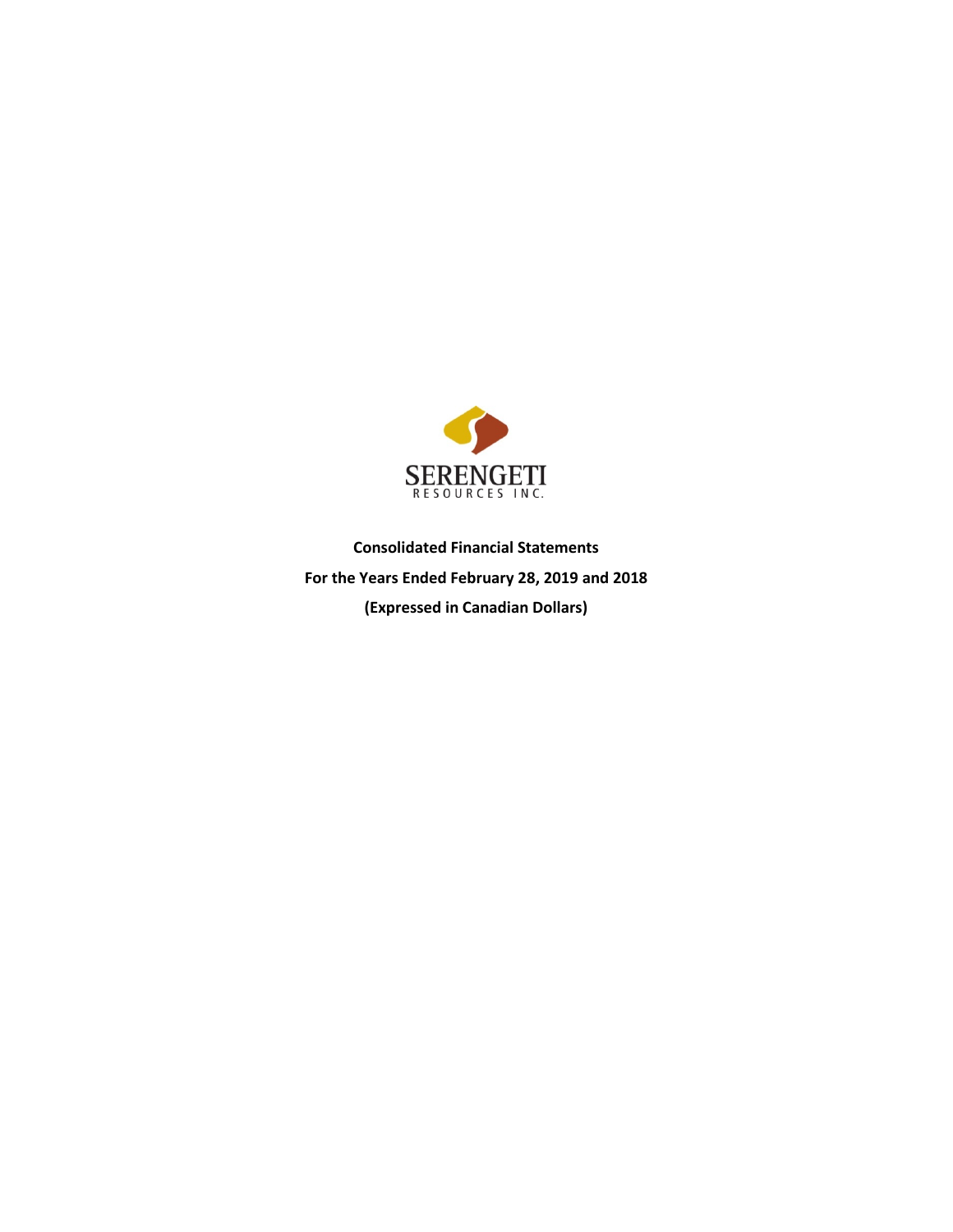

DALE MATHESON CARR-HILTON LABONTE LLP CHARTERED PROFESSIONAL ACCOUNTANTS

#### **INDEPENDENT AUDITOR'S REPORT**

To the Shareholders of Serengeti Resources Inc.:

### **Opinion**

We have audited the consolidated financial statements of Serengeti Resources Inc. (the "Company"), which comprise the consolidated statements of financial position as at February 28, 2019 and 2018, and the consolidated statements of loss and comprehensive loss, changes in shareholders' equity and cash flows for the years then ended, and notes to the consolidated financial statements, including a summary of significant accounting policies (collectively referred to as the "financial statements").

In our opinion, the accompanying financial statements present fairly, in all material respects, the financial position of the Company as at February 28, 2019 and 2018, and its financial performance and its cash flows for the years then ended in accordance with International Financial Reporting Standards.

#### **Basis for Opinion**

We conducted our audit in accordance with Canadian generally accepted auditing standards. Our responsibilities under those standards are further described in the *Auditor's Responsibilities for the Audit of the Financial Statements* section of our report. We are independent of the Company in accordance with the ethical requirements that are relevant to our audit of the financial statements in Canada, and we have fulfilled our other ethical responsibilities in accordance with these requirements. We believe that the audit evidence we have obtained is sufficient and appropriate to provide a basis for our opinion.

#### **Material Uncertainty Related to Going Concern**

We draw attention to Note 1 to the financial statements, which indicates that as at February 28, 2019 the Company has not achieved profitable operations, had a net income of \$171,749 for the year ended February 28, 2019 and accumulated losses of \$31,023,534 since inception. As stated in Note 1, these events or conditions, along with other matters as set forth in Note 1, indicate that a material uncertainty exists that may cast significant doubt on the Company's ability to continue as a going concern. Our opinion is not modified in respect of this matter.

#### **Other Information**

Management is responsible for the other information. The other information comprises the information included in Management's Discussion and Analysis.

Our opinion on the financial statements does not cover the other information and we do not express any form of assurance conclusion thereon.

In connection with our audit of the financial statements, our responsibility is to read the other information identified above and, in doing so, consider whether the other information is materially inconsistent with the financial statements or our knowledge obtained in the audit, or otherwise appears to be materially misstated. If, based on the work we have performed, we conclude that there is a material misstatement of this other information, we are required to report that fact. We have nothing to report in this regard.

#### **Responsibilities of Management and Those Charged with Governance for the Financial Statements**

Management is responsible for the preparation and fair presentation of the financial statements in accordance with International Financial Reporting Standards, and for such internal control as management determines is necessary to enable the preparation of financial statements that are free from material misstatement, whether due to fraud or error.

In preparing the financial statements, management is responsible for assessing the Company's ability to continue as a going concern, disclosing, as applicable, matters related to going concern and using the going concern basis of accounting unless management either intends to liquidate the Company or to cease operations, or has no realistic alternative but to do so.

Those charged with governance are responsible for overseeing the Company's financial reporting process.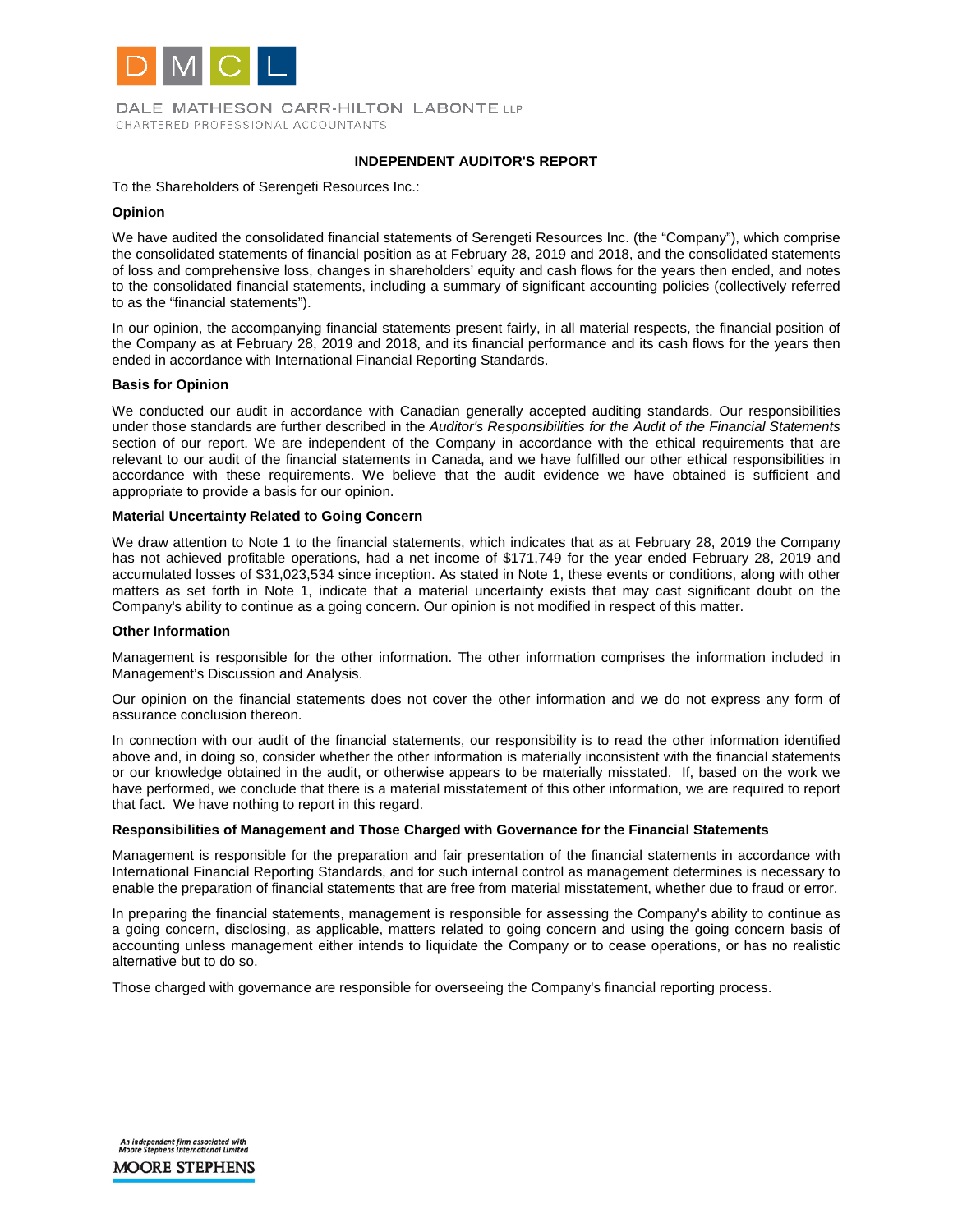

DALE MATHESON CARR-HILTON LABONTE LLP CHARTERED PROFESSIONAL ACCOUNTANTS

#### **Auditor's Responsibilities for the Audit of the Financial Statements**

Our objectives are to obtain reasonable assurance about whether the financial statements as a whole are free from material misstatement, whether due to fraud or error, and to issue an auditor's report that includes our opinion. Reasonable assurance is a high level of assurance but is not a guarantee that an audit conducted in accordance with Canadian generally accepted auditing standards will always detect a material misstatement when it exists. Misstatements can arise from fraud or error and are considered material if, individually or in the aggregate, they could reasonably be expected to influence the economic decisions of users taken on the basis of these financial statements. As part of an audit in accordance with Canadian generally accepted auditing standards, we exercise professional judgment and maintain professional skepticism throughout the audit. We also:

- Identify and assess the risks of material misstatement of the financial statements, whether due to fraud or error, design and perform audit procedures responsive to those risks, and obtain audit evidence that is sufficient and appropriate to provide a basis for our opinion. The risk of not detecting a material misstatement resulting from fraud is higher than for one resulting from error, as fraud may involve collusion, forgery, intentional omissions, misrepresentations, or the override of internal control.
- Obtain an understanding of internal control relevant to the audit in order to design audit procedures that are appropriate in the circumstances, but not for the purpose of expressing an opinion on the effectiveness of the Company's internal control.
- Evaluate the appropriateness of accounting policies used and the reasonableness of accounting estimates and related disclosures made by management.
- Conclude on the appropriateness of management's use of the going concern basis of accounting and based on the audit evidence obtained, whether a material uncertainty exists related to events or conditions that may cast significant doubt on the Company's ability to continue as a going concern. If we conclude that a material uncertainty exists, we are required to draw attention in our auditor's report to the related disclosures in the financial statements or, if such disclosures are inadequate, to modify our opinion. Our conclusions are based on the audit evidence obtained up to the date of our auditor's report. However, future events or conditions may cause the Company to cease to continue as a going concern.
- Evaluate the overall presentation, structure and content of the financial statements, including the disclosures, and whether the financial statements represent the underlying transactions and events in a manner that achieves fair presentation.

We communicate with those charged with governance regarding, among other matters, the planned scope and timing of the audit and significant audit findings, including any significant deficiencies in internal control that we identify during our audit.

We also provide those charged with governance with a statement that we have complied with relevant ethical requirements regarding independence, and to communicate with them all relationships and other matters that may reasonably be thought to bear on our independence, and where applicable, related safeguards.

The engagement partner on the audit resulting in this independent auditor's report is Barry Hartley*.*

Ma

**DALE MATHESON CARR-HILTON LABONTE LLP CHARTERED PROFESSIONAL ACCOUNTANTS** Vancouver, BC

June 27, 2019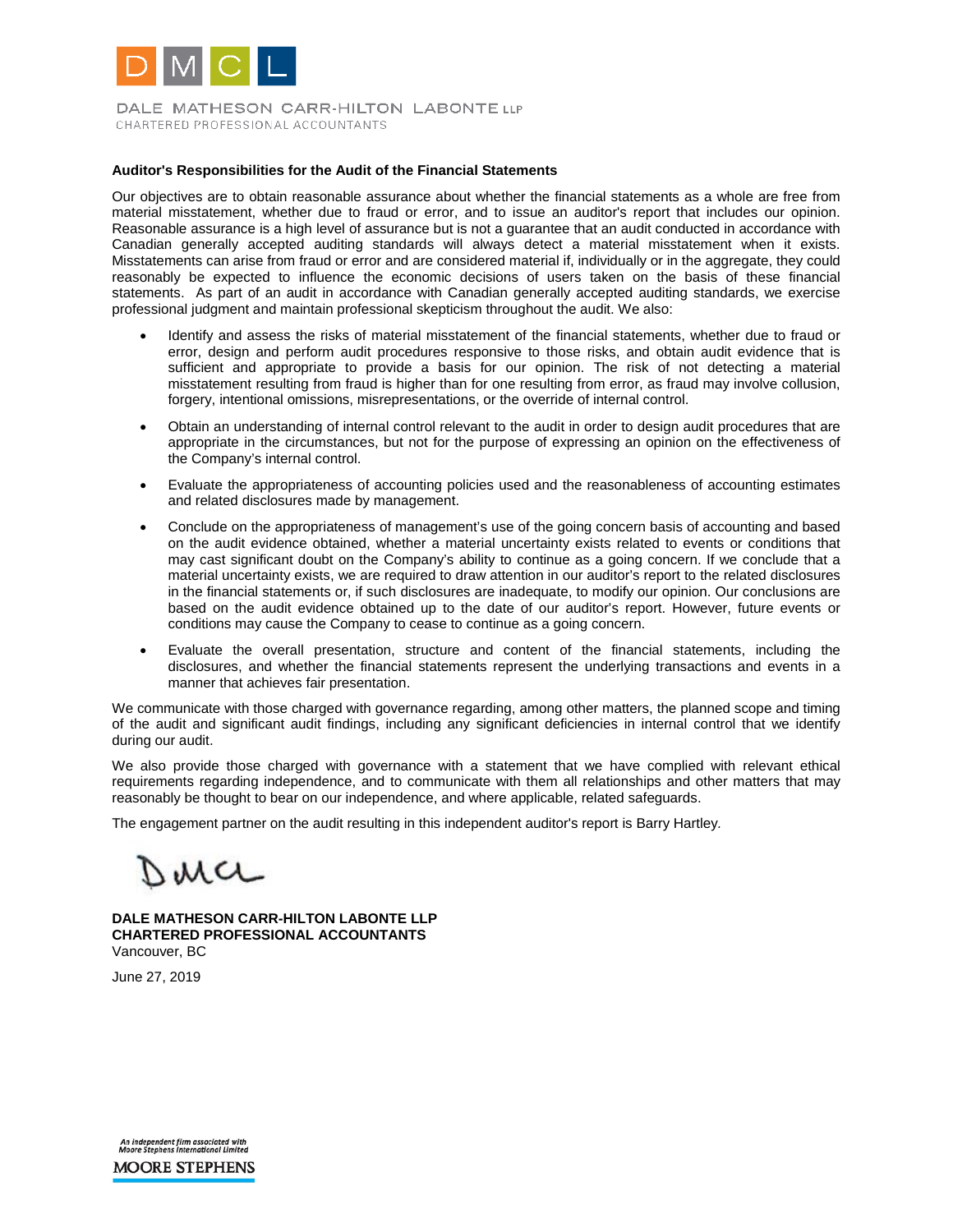|                                            | <b>Note</b> | <b>February 28, 2019</b> |              |     | <b>February 28, 2018</b> |
|--------------------------------------------|-------------|--------------------------|--------------|-----|--------------------------|
|                                            |             |                          |              |     |                          |
| <b>ASSETS</b>                              |             |                          |              |     |                          |
| <b>Current assets</b>                      |             |                          |              |     |                          |
| Cash and cash equivalents                  | 3           | \$                       | 373,357      | Ŝ.  | 1,032,838                |
| Receivables                                | 4           |                          | 28,043       |     | 26,002                   |
| Due from joint venture partner             | 5           |                          | 1,085,692    |     |                          |
| Prepaid expenses                           |             |                          | 15,599       |     | 15,952                   |
|                                            |             |                          | 1,502,691    |     | 1,074,792                |
| <b>Non-current assets</b>                  |             |                          |              |     |                          |
| Investment in joint venture                | 6           |                          | 14,824,963   |     | 15,214,032               |
| Reclamation deposits                       | 8           |                          | 31,760       |     | 94,284                   |
| Equipment                                  |             |                          | 1,528        |     | 2,183                    |
| Exploration and evaluation assets          | 7           |                          | 2,445,815    |     | 1,901,659                |
|                                            |             |                          | 17,304,066   |     | 17,212,158               |
| <b>TOTAL ASSETS</b>                        |             | \$                       | 18,806,757   | -\$ | 18,286,950               |
|                                            |             |                          |              |     |                          |
| <b>LIABILITIES</b>                         |             |                          |              |     |                          |
| <b>Current liabilities</b>                 |             |                          |              |     |                          |
| Trade payables and accrued liabilities     | 9,11        | \$                       | 69,601 \$    |     | 80,212                   |
| Deferred revenue                           | 6           |                          | 107,422      |     | 679,000                  |
| <b>TOTAL LIABILITIES</b>                   |             |                          | 177,023      |     | 759,212                  |
|                                            |             |                          |              |     |                          |
| <b>SHAREHOLDERS' EQUITY</b>                |             |                          |              |     |                          |
| Share capital                              | 10          |                          | 41,645,496   |     | 40,710,973               |
| Warrant reserve                            | 10          |                          |              |     | 175,345                  |
| Other reserves                             | 10          |                          | 8,007,772    |     | 7,836,703                |
| Deficit                                    |             |                          | (31,023,534) |     | (31, 195, 283)           |
| TOTAL SHAREHOLDERS' EQUITY                 |             |                          | 18,629,734   |     | 17,527,738               |
| TOTAL LIABILITIES AND SHAREHOLDERS' EQUITY |             | \$                       | 18,806,757   | \$  | 18,286,950               |

Nature of operations and going concern (note 1) Subsequent events (note 13)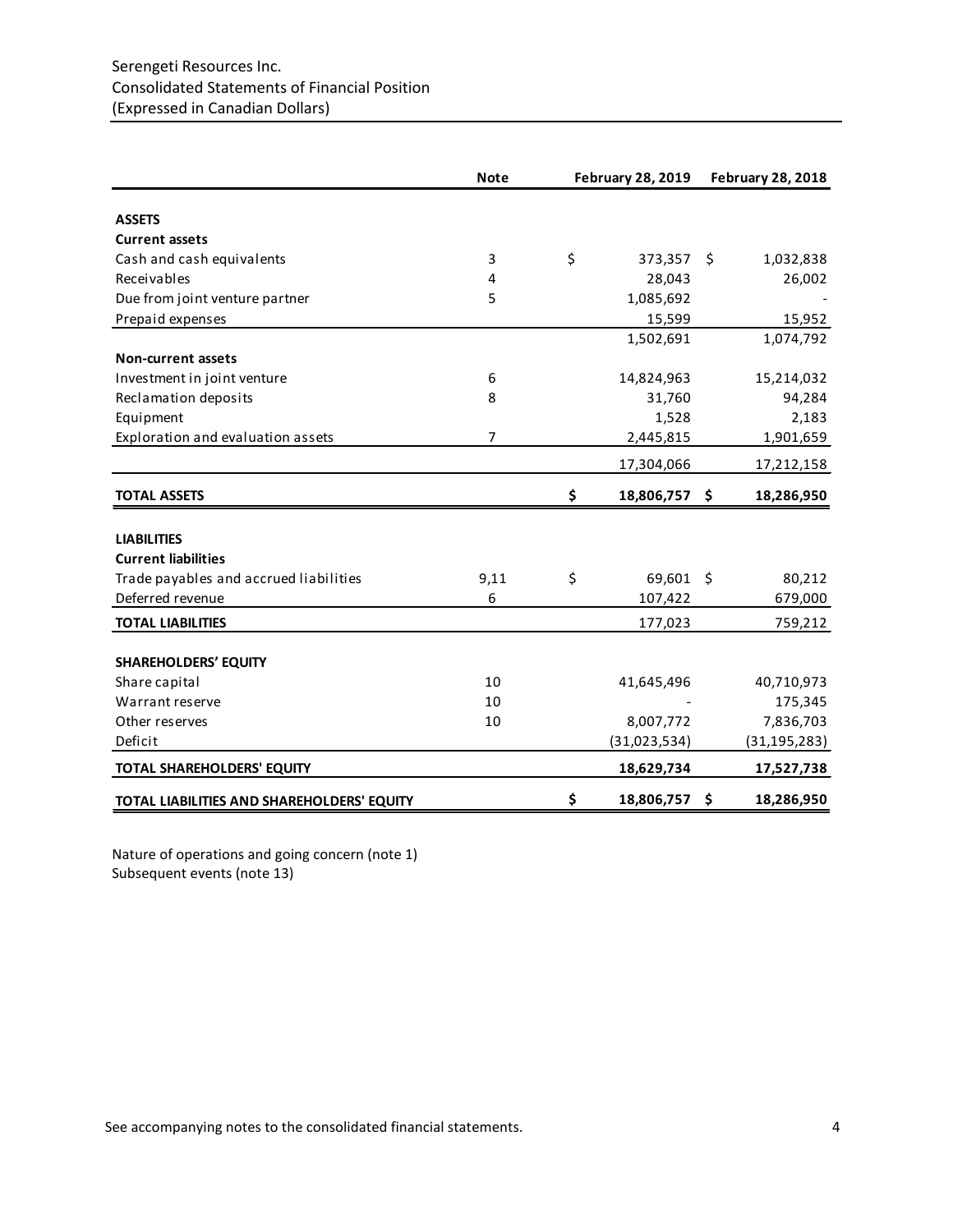# Serengeti Resources Inc. Consolidated Statements of Income (Loss) and Comprehensive Income (Loss) (Expressed in Canadian Dollars)

|                                                       |                |                  | Year ended February 28, |
|-------------------------------------------------------|----------------|------------------|-------------------------|
|                                                       | <b>Note</b>    | 2019             | 2018                    |
| <b>Expenses</b>                                       |                |                  |                         |
| Consulting                                            | 11             | \$<br>108,444    | \$<br>120,741           |
| Conventions and tradeshows                            |                | 52,789           | 29,042                  |
| Corporate development                                 |                | 52,359           | 113,152                 |
| Depreciation                                          |                | 655              | 936                     |
| Director fees                                         | 11             | 51,000           | 12,500                  |
| Investor relations                                    |                | 29,742           | 60,749                  |
| Management fees                                       | 11             | 189,028          | 198,302                 |
| Office and miscellaneous                              |                | 84,785           | 82,423                  |
| Professional fees                                     |                | 39,089           | 93,929                  |
| Project investigation costs                           |                | 40,057           | 7,589                   |
| Salaries                                              |                | 42,336           | 11,581                  |
| Share-based compensation                              | 10             | 231,104          | 10,393                  |
| Transfer agent and filing fees                        |                | 28,953           | 21,791                  |
|                                                       |                | (950, 341)       | (763, 128)              |
| <b>Other Items</b>                                    |                |                  |                         |
| Impairment                                            | $\overline{7}$ | (159, 835)       | (2,435,789)             |
| Interest income                                       |                | 7,130            | 6,855                   |
| Share of joint venture loss                           | 6              | (17, 543)        | (889)                   |
| Other income                                          | 5,7            | 1,092,286        |                         |
| Management income                                     | 6              | 200,052          | 7,350                   |
|                                                       |                | 1,122,090        | (2,422,473)             |
| Income (loss) and comprehensive income (loss) for the |                |                  |                         |
| year                                                  |                | \$<br>171,749 \$ | (3, 185, 601)           |
| Earnings (loss) per share - basic and diluted         |                | \$<br>0.00%      | (0.04)                  |
| Weighted average number of common shares              |                |                  |                         |
| outstanding                                           |                | 90,212,174       | 81,927,742              |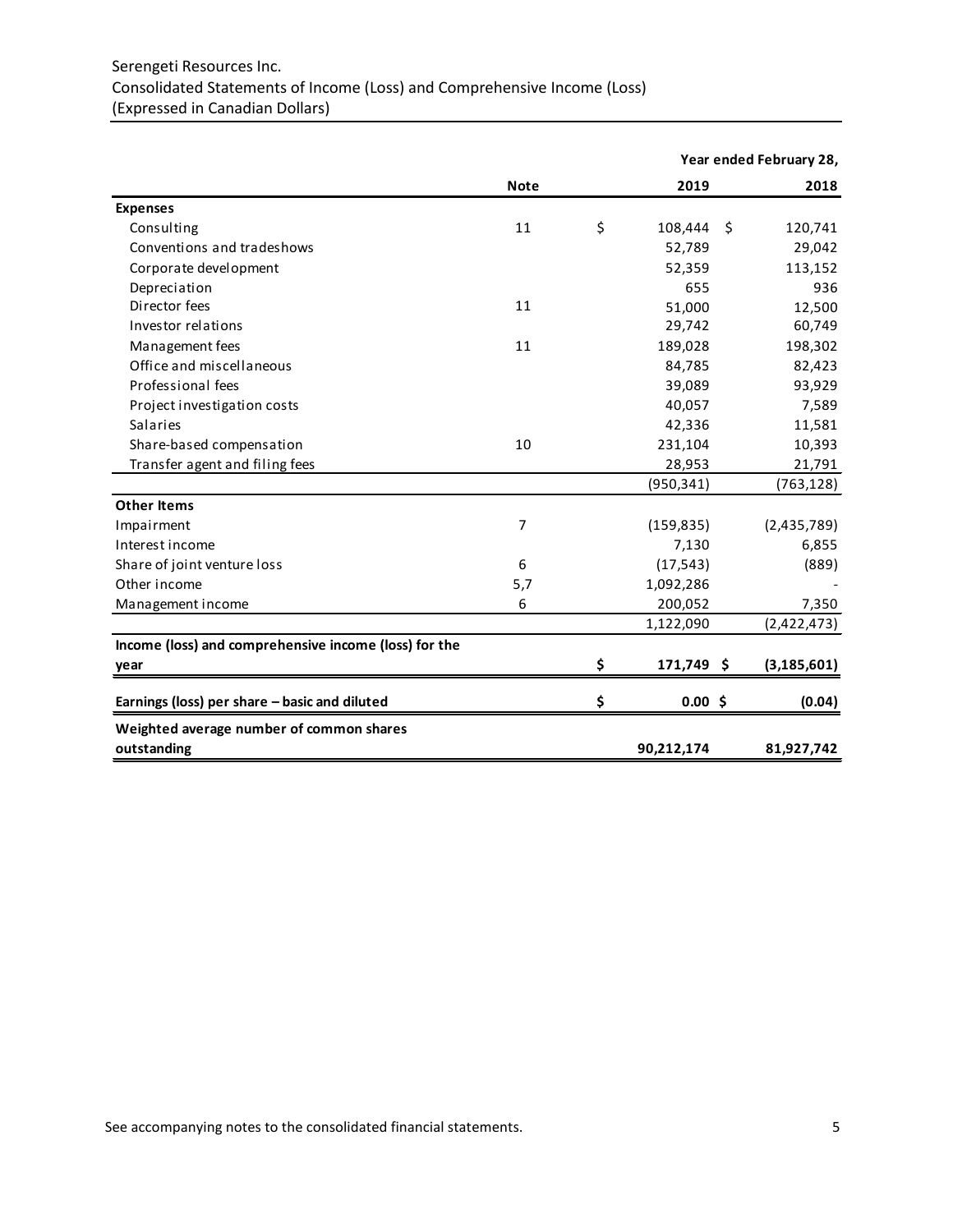# Serengeti Resources Inc. Consolidated Statements of Changes in Shareholders' Equity (Expressed in Canadian Dollars)

|                                                       | Share capital |                     |              |            |                    |                   |                                         |    |                                  |
|-------------------------------------------------------|---------------|---------------------|--------------|------------|--------------------|-------------------|-----------------------------------------|----|----------------------------------|
|                                                       | <b>Note</b>   | Number of<br>shares |              | Amount     | Warrant<br>reserve | Other<br>reserves | Deficit                                 |    | Total<br>Shareholders'<br>Equity |
| Balance at February 28, 2017                          |               | 71,543,821          | Ŝ.           | 39,361,430 | \$<br>221,959      |                   | $$7,836,634$ $$ (28,009,682)$           | -Ś | 19,410,341                       |
| Shares issued for cash - private placement            | 9             | 5,502,000           |              | 825,300    |                    |                   |                                         |    | 825,300                          |
| Share issuance costs                                  | 9             |                     |              | (29, 140)  |                    |                   |                                         |    | (29, 140)                        |
| Shares issued for cash - exercise of warrants         | 9             | 9,164,300           |              | 471,445    |                    |                   |                                         |    | 471,445                          |
| Shares issued for cash - exercise of stock options    | 9             | 425,000             |              | 25,000     |                    |                   |                                         |    | 25,000                           |
| Reallocation of fair market value of stock options    |               |                     |              |            |                    |                   |                                         |    |                                  |
| exercised                                             |               |                     |              | 10,324     |                    | (10, 324)         |                                         |    |                                  |
| Reallocation of fair market value of warrants         |               |                     |              |            |                    |                   |                                         |    |                                  |
| exercised                                             |               |                     |              | 60,215     | (60, 215)          |                   |                                         |    |                                  |
| Broker warrants issued                                | 9             |                     |              | (13,601)   | 13,601             |                   |                                         |    |                                  |
| Share-based payments                                  | 9             |                     |              |            |                    | 10,393            |                                         |    | 10,393                           |
| Loss and comprehensive loss for the year              |               |                     |              |            |                    |                   | (3, 185, 601)                           |    | (3, 185, 601)                    |
| Balance at February 28, 2018                          |               | 86,635,121 \$       |              | 40,710,973 | \$                 |                   | 175,345 \$ 7,836,703 \$ (31,195,283) \$ |    | 17,527,738                       |
| Balance at February 28, 2018                          |               | 86,635,121 \$       |              | 40,710,973 | \$                 |                   | 175,345 \$ 7,836,703 \$ (31,195,283) \$ |    | 17,527,738                       |
| Shares issued for cash - exercise of warrants         | 9             | 3,713,400           |              | 427,750    |                    |                   |                                         |    | 427,750                          |
| Shares issued for cash - exercise of stock options    | 9             | 2,050,000           |              | 169,250    |                    |                   |                                         |    | 169,250                          |
| Shares issued for acquisition of property interests   | 9             | 451,147             |              | 115,760    |                    |                   |                                         |    | 115,760                          |
| Share issuance costs                                  |               |                     |              | (13, 617)  |                    |                   |                                         |    | (13,617)                         |
| Reallocation of fair market value of warrants         |               |                     |              |            |                    |                   |                                         |    |                                  |
| exercised                                             |               |                     |              | 123,661    | (123, 661)         |                   |                                         |    |                                  |
| Reallocation of fair market value of stock options    |               |                     |              |            |                    |                   |                                         |    |                                  |
| exercised                                             |               |                     |              | 111,719    |                    | (111, 719)        |                                         |    |                                  |
| Reallocation of fair market value of warrants expired |               |                     |              |            | (51, 684)          | 51,684            |                                         |    |                                  |
| Share-based payments                                  | 9             |                     |              |            |                    | 231,104           |                                         |    | 231,104                          |
| Income and comprehensive income for the year          |               |                     |              |            |                    |                   | 171,749                                 |    | 171,749                          |
| Balance at February 28, 2019                          |               | 92,849,668          | $\mathsf{S}$ | 41,645,496 | \$                 |                   | $-$ \$ 8,007,772 \$ (31,023,534)        | Ŝ. | 18,629,734                       |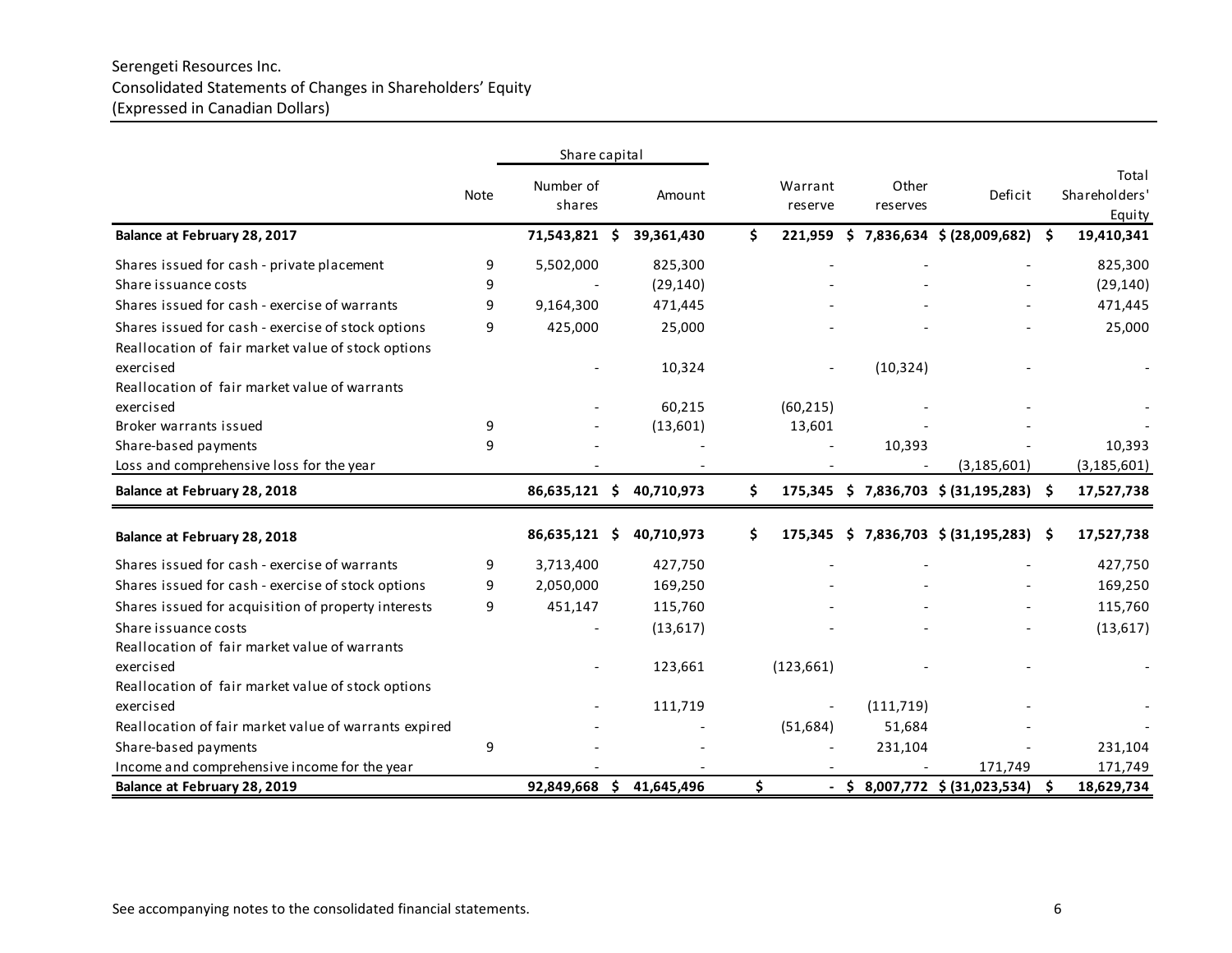# Serengeti Resources Inc. Consolidated Statements of Cash Flows (Expressed in Canadian Dollars)

|                                                                    | Year ended February 28, |             |  |               |  |
|--------------------------------------------------------------------|-------------------------|-------------|--|---------------|--|
|                                                                    |                         | 2019        |  | 2018          |  |
| <b>Operating activities</b>                                        |                         |             |  |               |  |
| Net income (loss) for the year                                     | \$                      | 171,749 \$  |  | (3, 185, 601) |  |
| Adjustments for non-cash items:                                    |                         |             |  |               |  |
| Depreciation                                                       |                         | 655         |  | 936           |  |
| Share of joint venture loss                                        |                         | 17,543      |  | 889           |  |
| Impairment                                                         |                         | 159,835     |  | 2,435,789     |  |
| Management fee income                                              |                         | (200, 052)  |  |               |  |
| Share-based compensation                                           |                         | 231,104     |  | 10,393        |  |
| Changes in non-cash working capital items:                         |                         |             |  |               |  |
| Receivables                                                        |                         | 1,126       |  | (18,020)      |  |
| Due from joint venture partner                                     |                         | (1,085,692) |  |               |  |
| Prepaid expenses                                                   |                         | 353         |  | (1,059)       |  |
| Trade payables and accrued liabilities                             |                         | (12,666)    |  | 7,948         |  |
| Deferred revenue                                                   |                         |             |  | 679,000       |  |
|                                                                    |                         |             |  |               |  |
| Net cash flows used in operating activities                        |                         | (716, 045)  |  | (69, 725)     |  |
| <b>Investing activities</b>                                        |                         |             |  |               |  |
| Expenditures on exploration and evaluation assets                  |                         | (589, 342)  |  | (1, 120, 713) |  |
| Less: recovery of exploration and evaluation property expenditures |                         |             |  | 589,129       |  |
| Reclamation deposits                                               |                         | 62,524      |  | (21, 260)     |  |
| Investment in associate                                            |                         |             |  | 13,650        |  |
| Net cash flows used in investing activities                        |                         | (526, 818)  |  |               |  |
|                                                                    |                         |             |  | (539, 194)    |  |
| <b>Financing activities</b>                                        |                         |             |  |               |  |
| Proceeds on issuance of common shares net of share                 |                         |             |  |               |  |
| issuance costs                                                     |                         | 583,382     |  | 1,292,606     |  |
| Notes payable repayments                                           |                         |             |  | (57, 300)     |  |
|                                                                    |                         |             |  |               |  |
| Net cash flows provided by financing activities                    |                         | 583,382     |  | 1,235,306     |  |
| Increase (decrease) in cash and cash equivalents                   |                         | (659, 481)  |  | 626,387       |  |
| Cash and cash equivalents, beginning of year                       |                         | 1,032,838   |  | 406,451       |  |
| Cash and cash equivalents, end of year                             | \$                      | 373,357 \$  |  | 1,032,838     |  |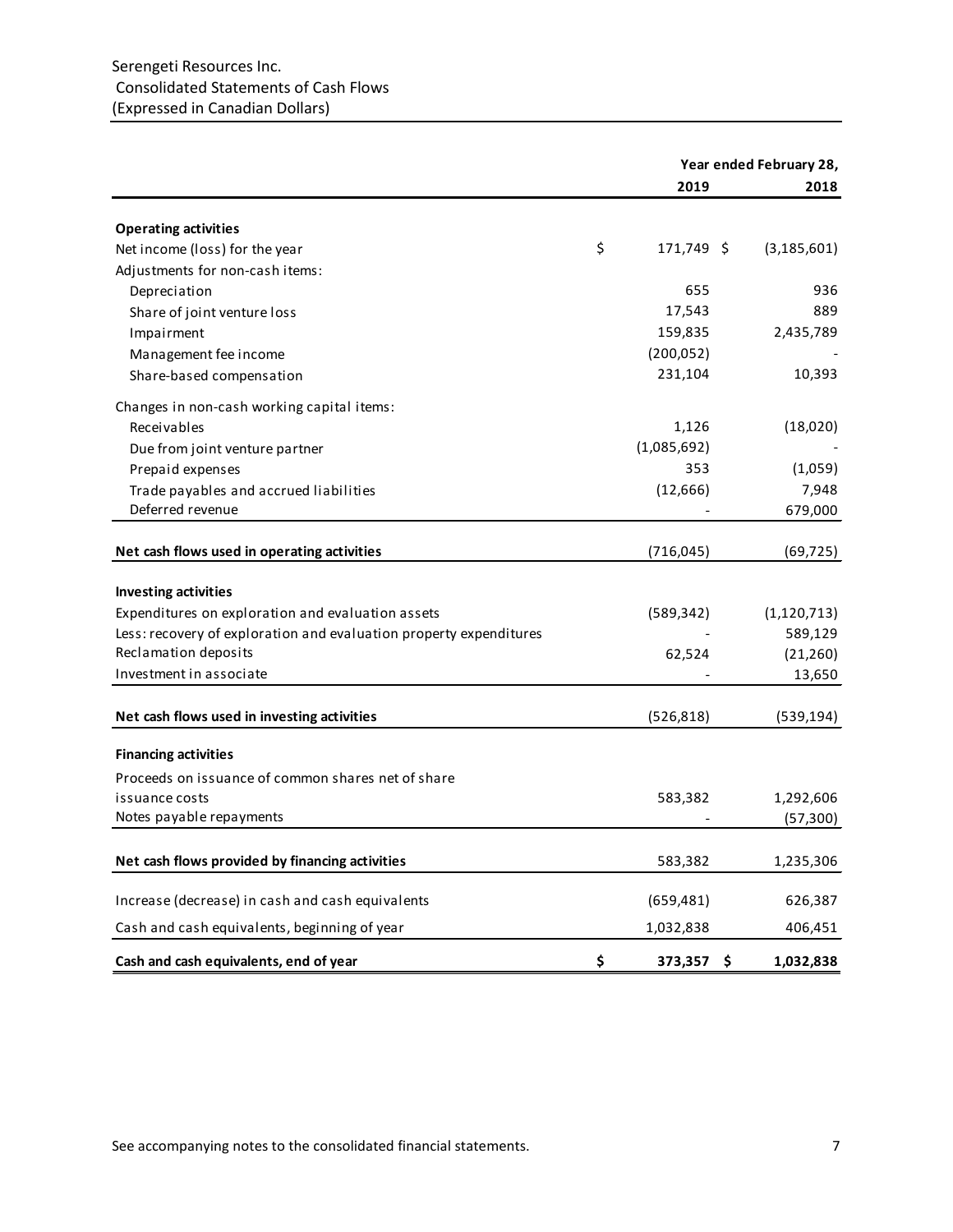### **1. Nature of operations and going concern**

Serengeti Resources Inc. (the "Company" or "Serengeti") was incorporated on March 5, 1973, under the laws of the Province of British Columbia, Canada, and its principal activity is the acquisition and exploration of mineral properties in Canada. The Company's shares are traded on the TSX Venture Exchange ("TSX-V") under the symbol "SIR".

The head office and principal address of the Company is 800 West Pender Street, Suite 520, Vancouver, British Columbia, Canada, V6C 2V6. The Company's registered and records office address is 1185 West Georgia Street, Suite 1750, Vancouver, British Columbia, Canada, V6E 4E6.

# **Going concern**

These consolidated financial statements have been prepared on the assumption that the Company will continue as a going concern, meaning it will continue in operation for the foreseeable future and will be able to realize assets and discharge liabilities in the ordinary course of operations. Different bases of measurement may be appropriate if the Company was not expected to continue operations for the foreseeable future. At February 28, 2019, the Company had not achieved profitable operations, had a net income of \$171,749 for the year ended February 28, 2019 and accumulated losses of \$31,023,534 (February 28, 2018 - \$31,195,283) since inception, all of which indicate a material uncertainty that may cast significant doubt about the Company's ability to continue as a going concern. The Company is in the process of completing a preliminary feasibility study on its Kwanika property. The Company's continuation as a going concern is dependent upon successful completion of the preliminary feasibility study on its Kwanika property and its ability to attain profitable operations to generate funds and/or its ability to raise equity capital or borrowings sufficient to meet its current and future obligations. Although the Company has been successful in the past in raising funds to continue operations, there is no assurance it will be able to do so in the future (note 13).

### **2. Significant accounting policies and basis of preparation**

These consolidated financial statements were authorized for issue by the directors of the Company on June 27, 2019.

#### *Statement of compliance with International Financial Reporting Standards*

These consolidated financial statements of the Company have been prepared in accordance with International Financial Reporting Standards ("IFRS") as issued by the International Accounting Standards Board ("IASB") and interpretations of the International Financial Reporting Interpretations Committee ("IFRIC").

#### *Basis of preparation*

These consolidated financial statements of the Company have been prepared on a historical cost basis except for certain financial assets measured at fair value. These consolidated financial statements are presented in Canadian dollars unless otherwise specified.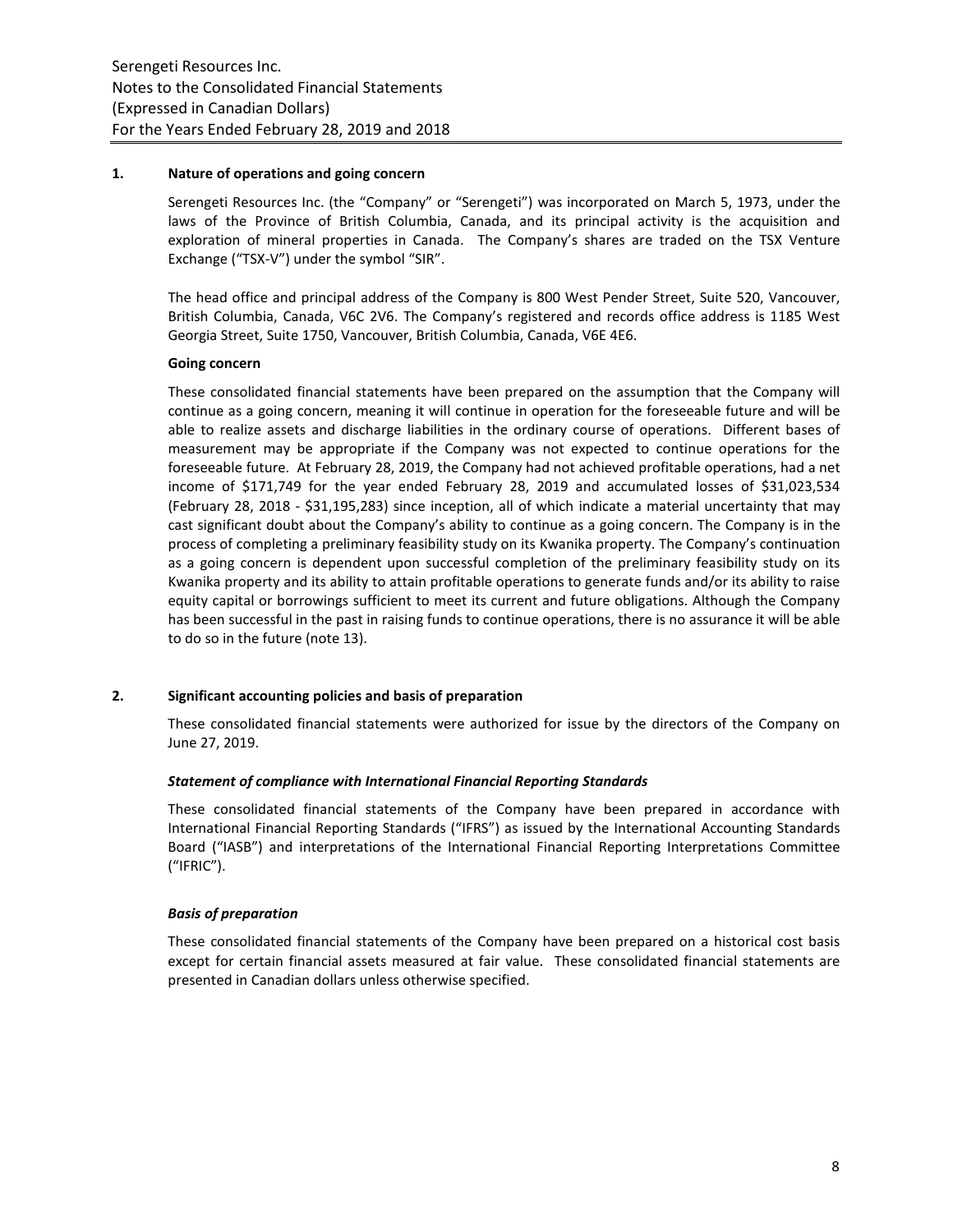### *Consolidation*

The consolidated financial statements include the accounts of the Company and its controlled entities. Details of controlled entities are as follows:

|                 |               | Percentage owned* |              |  |  |
|-----------------|---------------|-------------------|--------------|--|--|
|                 | Country of    | February 28,      | February 29, |  |  |
|                 | incorporation | 2019              | 2018         |  |  |
| 0790202 BC Ltd. | Canada        | 100%              | 100%         |  |  |

\*Percentage of voting power is in proportion to ownership. This company is inactive.

#### **Joint Operations**

Consistent with the provisions of IFRS 11, cost sharing activities involving other companies but not conducted through separate legal entities are considered to be 'Joint Operations' and are accounted for at cost. When acting as operator of a particular project on behalf of an optionee, the Company typically receives funds in advance of performing exploration work. The Company records such advances as a deferred liability until such time as the related expenditures are incurred, at which point these advances are offset against the costs incurred.

#### *Investments in joint ventures*

Joint ventures are joint arrangements whereby the parties that have joint control of the arrangement have rights to the net assets of the arrangement. Investments in joint ventures are accounted for using the equity method of accounting. Under the equity method, the investment is initially recognized at cost, and the carrying amount is increased or decreased to recognize the investor's share of the profit or loss of the investee after the date of acquisition.

If the ownership interest in a joint venture is reduced but significant influence is retained, only a proportionate share of the amounts previously recognized in other comprehensive income/(loss) is reclassified to profit or loss where appropriate.

The Company's share of post-acquisition profit or loss is recognized in the consolidated statement of loss and comprehensive loss, and its share of post-acquisition movements in other comprehensive income is recognized in other comprehensive income with a corresponding adjustment to the carrying amount of the investment. When the Company's share of losses in a joint venture equals or exceeds its interest in the joint venture, the Company does not recognize further losses, unless it has incurred legal or constructive obligations or made payments on behalf of the joint venture.

The Company determines at each reporting date whether there is any objective evidence that the investment in the joint venture is impaired. If this is the case, the Company calculates the amount of impairment as the difference between the recoverable amount of the joint venture and its carrying value and recognizes the amount in the consolidated statement of loss and comprehensive loss.

Profits and losses resulting from transactions between the Company and its joint venture are recognized in the Company's financial statements only to the extent of the unrelated investor's interest in the joint venture. Unrealized losses are eliminated unless the transaction provides evidence of an impairment of the asset transferred. Accounting policies of joint ventures have been changed where necessary to ensure consistency with the policies adopted by the Company. Dilution gains and losses arising in investments in joint ventures are recognized in the consolidated statement of loss and comprehensive loss.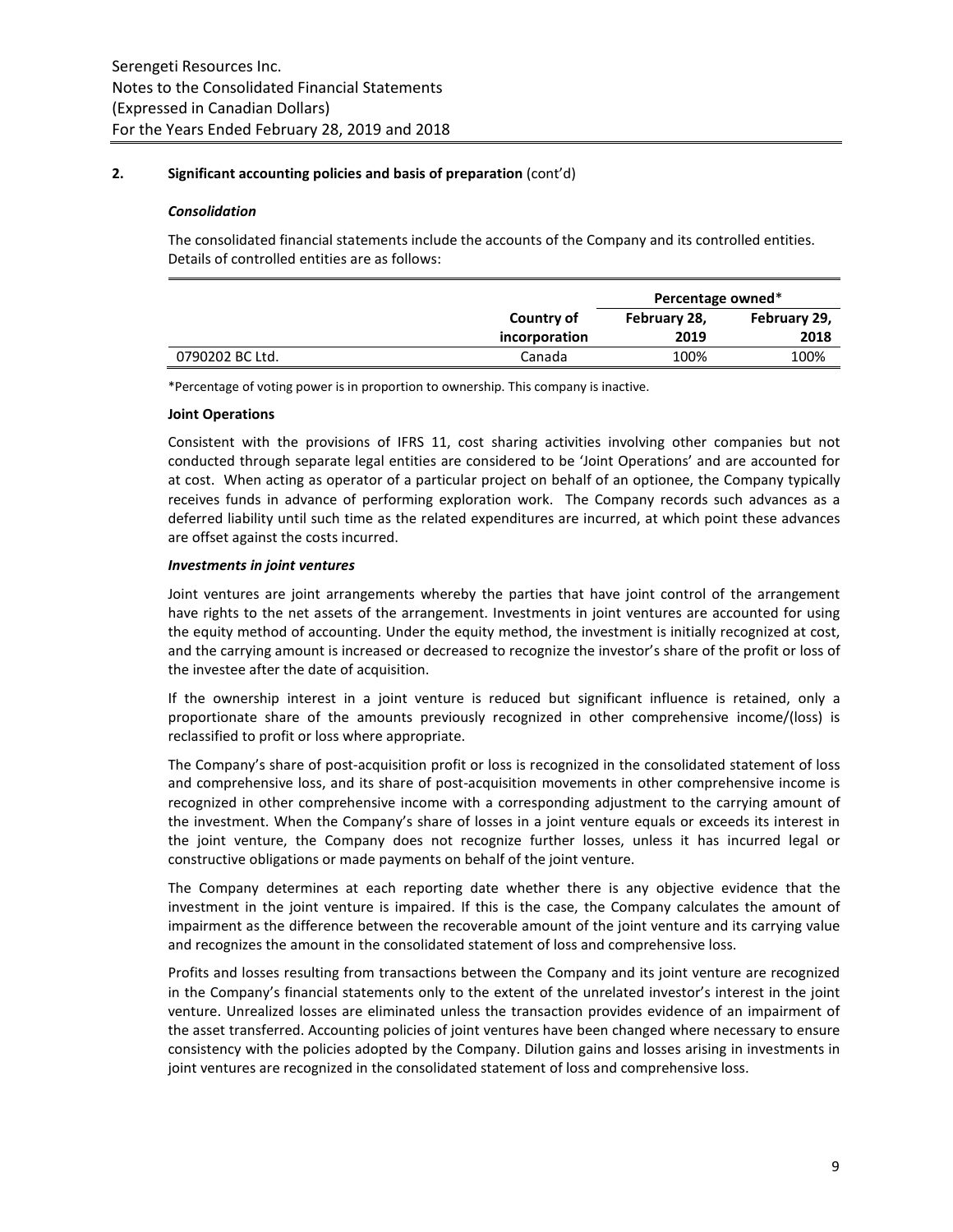#### *Significant accounting judgments, estimates and assumptions*

The preparation of financial statements in conformity with IFRS requires management to make certain estimates, judgments and assumptions that affect the reported amounts of assets and liabilities at the date of the financial statements and the reported revenues and expenses during the year.

Although management uses historical experience and its best knowledge of the amount, events or actions to form the basis for judgments and estimates, actual results may differ from these estimates.

The most significant accounts that require estimates as the basis for determining the stated amounts include the recoverability of mineral properties, valuation of share-based payments, and recognition of deferred tax amounts.

Critical judgments exercised in applying accounting policies that have the most significant effect on the amounts recognized in the financial statements are as follows:

i) Going concern

Management has determined that the Company will be able to continue as a going concern for the next twelve months.

ii) Economic recoverability and probability of future benefits of exploration and evaluation costs

Management has determined that exploration, evaluation and related costs incurred which were capitalized may have future economic benefits and may be economically recoverable. Management uses several criteria in its assessments of economic recoverability and probability of future economic benefits including geologic and other technical information, history of conversion of mineral deposits with similar characteristics to its own properties to proven and probable mineral reserves, the quality and capacity of existing infrastructure facilities, evaluation of permitting and environmental issues and local support for the project.

#### *Equipment*

Equipment is stated at historical cost less accumulated depreciation and accumulated impairment losses.

Subsequent costs are included in the asset's carrying amount or recognized as a separate asset, as appropriate, only when it is probable that future economic benefits associated with the item will flow to the Company and the cost of the item can be measured reliably. The carrying amount of the replaced part is derecognized. All other repairs and maintenance are charged to the statement of loss and comprehensive loss during the financial period in which they are incurred.

Gains and losses on disposals are determined by comparing the proceeds with the carrying amount and are recognized in profit or loss.

Depreciation is calculated to expense the cost of the assets to their residual values over their estimated useful lives. The depreciation rates applicable to each category of equipment are as follows:

**Class of equipment Depreciation rate**

Computer equipment Computer equipment Leasehold improvements **Leasehold** improvements **COVE COVER 1998** Over remaining lease term Furniture and equipment 1200 and 20% declining balance basis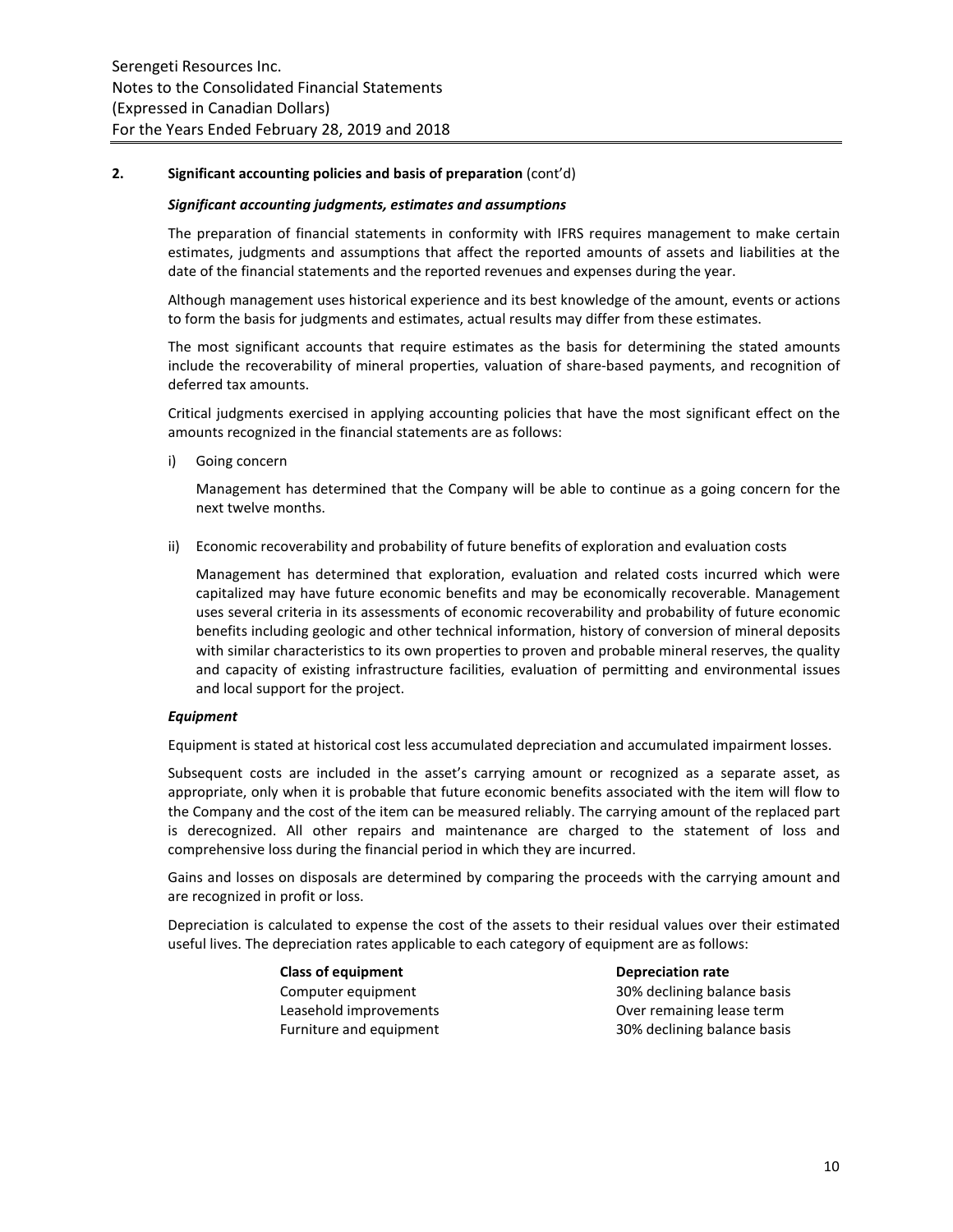#### *Exploration and evaluation assets*

Exploration and evaluation expenditures relating to mineral properties include the costs of acquiring licenses, costs associated with exploration and evaluation activity, and the fair value (at acquisition date) of exploration and evaluation assets acquired in a business combination. Exploration and evaluation expenditures are capitalized. Costs incurred before the Company has obtained the legal rights to explore an area are recognized in profit or loss.

Government tax credits received are recorded as a reduction to the cumulative costs incurred and capitalized on the related property.

Exploration and evaluation assets are assessed for impairment if (i) sufficient data exists to determine technical feasibility and commercial viability, or (ii) facts and circumstances suggest that the carrying amount exceeds the recoverable amount.

Once the technical feasibility and commercial viability of the extraction of mineral resources in an area of interest are demonstrable, exploration and evaluation assets attributable to that area of interest are first tested for impairment and then reclassified to mining property and development assets within property, plant and equipment.

Recoverability of the carrying amount of any exploration and evaluation assets is dependent on successful development and commercial exploitation, or alternatively, sale of the respective areas of interest.

From time to time, the Company acquires or disposes of properties pursuant to the terms of option agreements. Options are exercisable entirely at the discretion of the optionee and, accordingly, are recorded as mineral property costs or recoveries when the payments are made or received. After costs are recovered, the balance of the payments received is recorded as a gain on disposition of a mineral property. Any revenue, including the receipt of fees and similar payments, earned prior to the commencement of commercial production, and reasonably attributable to the costs historically incurred on a property, is also offset against those costs as received.

#### *Exploration tax credits*

The Company may qualify for certain exploration tax credits based on qualifying expenditures incurred. Such tax credits are recorded when the amounts involved, and the collection thereof, are considered to be reasonably determinable. These amounts offset the deferred costs to which they relate or are included in operations if such costs have been expensed.

#### *Share-based payments*

Share-based payments to employees are measured at the fair value of the instruments issued and amortized over the vesting periods. Share-based payments to non-employees are measured at the fair value of goods or services received or the fair value of the equity instruments issued, if it is determined the fair value of the goods or services cannot be reliably measured and are recorded at the date the goods or services are received. The corresponding amount is recorded to reserves. The fair value of options is determined using a Black–Scholes pricing model which incorporates all market vesting conditions. The number of shares and options expected to vest is reviewed and adjusted at the end of each reporting period such that the amount recognized for services received as consideration for the equity instruments granted shall be based on the number of equity instruments that eventually vest. Vesting conditions are determined by the Board of Directors.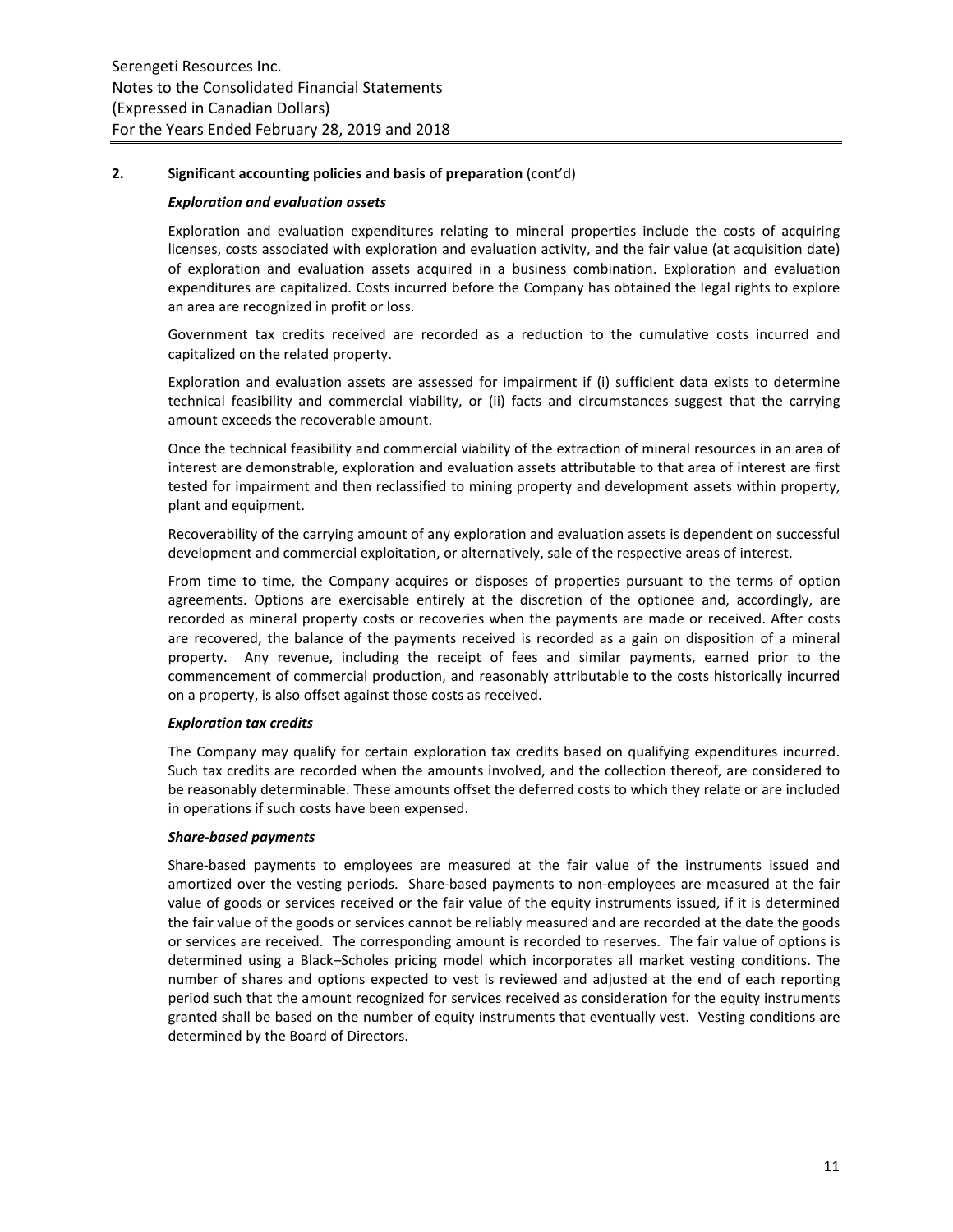#### *Financial Instruments*

The following is the Company's new accounting policy for financial instruments under IFRS 9:

#### Classification

The Company classifies its financial instruments in the following categories: at fair value through profit and loss ("FVTPL"), at fair value through other comprehensive income (loss) ("FVTOCI") or at amortized cost. The Company determines the classification of financial assets at initial recognition. The classification of debt instruments is driven by the Company's business model for managing the financial assets and their contractual cash flow characteristics. Equity instruments that are held for trading are classified as FVTPL. For other equity instruments, on the day of acquisition the Company can make an irrevocable election (on an instrument-by-instrument basis) to designate them as at FVTOCI. Financial liabilities are measured at amortized cost, unless they are required to be measured at FVTPL (such as instruments held for trading or derivatives) or if the Company has opted to measure them at FVTPL.

The Company completed a detailed assessment of its financial assets and liabilities as at February 1, 2018. The following table shows the original classification under IAS 39 and the new classification under IFRS 9:

| Original classification IAS 39 | New Classification IFRS 9 |
|--------------------------------|---------------------------|
| <b>FVTPL</b>                   | <b>FVTPL</b>              |
| Amortized cost                 | Amortized cost            |
| <b>FVTPL</b>                   | <b>FVTPL</b>              |
| Amortized cost                 | Amortized cost            |
|                                |                           |

The adoption of IFRS 9 resulted in no impact to the opening accumulated deficit on February 1, 2018.

#### Measurement

Financial assets and liabilities at amortized cost

Financial assets and liabilities at amortized cost are initially recognized at fair value plus or minus transaction costs, respectively, and subsequently carried at amortized cost less any impairment.

#### Financial assets and liabilities at FVTPL

Financial assets and liabilities carried at FVTPL are initially recorded at fair value and transaction costs are expensed in the consolidated statements of comprehensive loss. Realized and unrealized gains and losses arising from changes in the fair value of the financial assets and liabilities held at FVTPL are included in the consolidated statements of comprehensive loss in the period in which they arise.

#### Debt investments at FVTOCI

These assets are subsequently measured at fair value. Interest income calculated using the effective interest method, foreign exchange gains and losses and impairment are recognised in profit or loss. Other net gains and losses are recognised in other comprehensive income ("OCI"). On derecognition, gains and losses accumulated in OCI are reclassified to profit or loss.

#### Equity investments at FVTOCI

These assets are subsequently measured at fair value. Dividends are recognised as income in profit or loss unless the dividend clearly represents a recovery of part of the cost of the investment. Other net gains and losses are recognised in OCI and are never reclassified to profit or loss.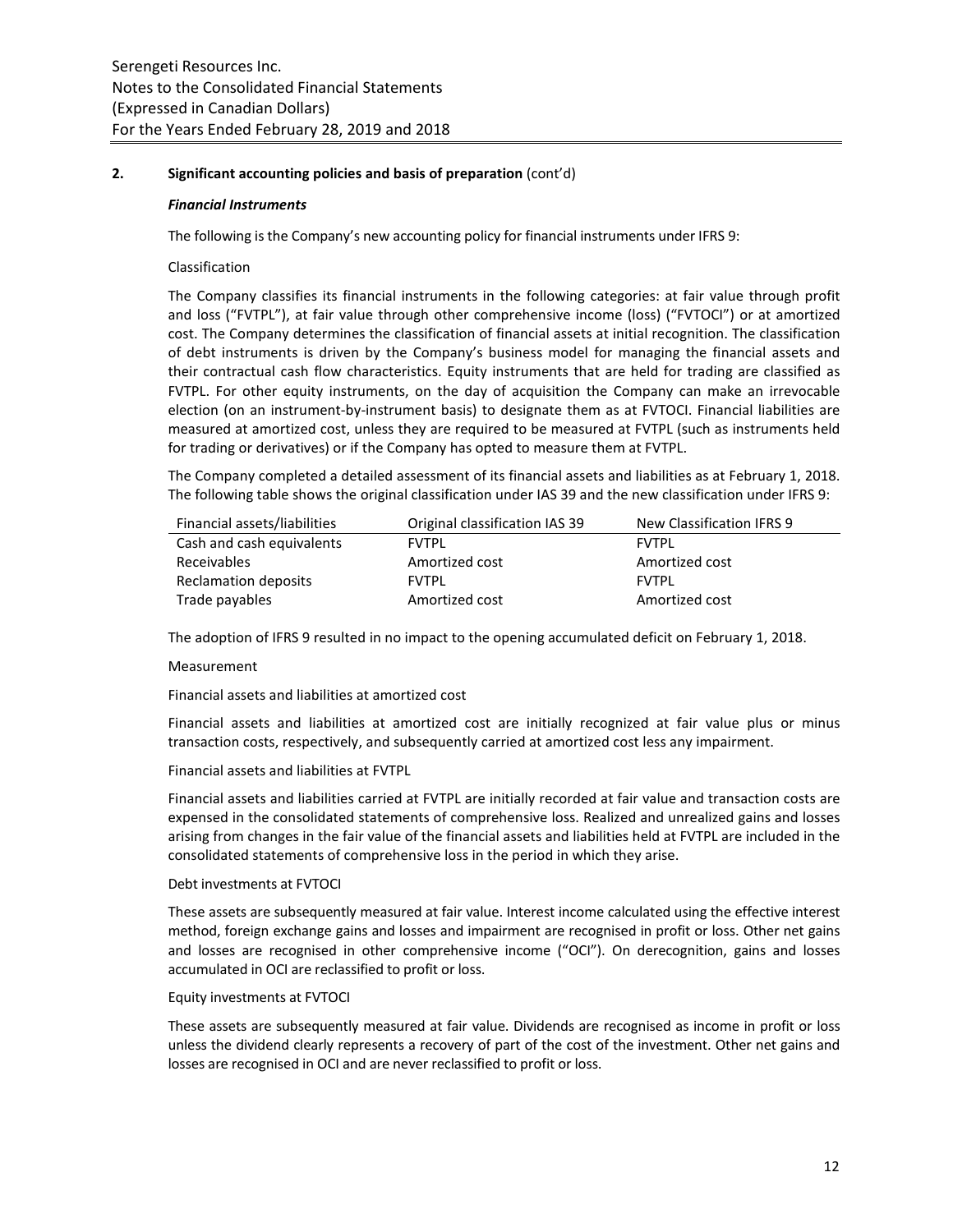#### *Financial Instruments* (cont'd)

### Impairment of financial assets at amortized cost

The Company recognizes a loss allowance for expected credit losses on financial assets that are measured at amortized cost. At each reporting date, the Company measures the loss allowance for the financial asset at an amount equal to the lifetime expected credit losses if the credit risk on the financial asset has increased significantly since initial recognition. If at the reporting date, the financial asset has not increased significantly since initial recognition, the Company measures the loss allowance for the financial asset at an amount equal to the twelve-month expected credit losses. The Company shall recognize in the consolidated statements of comprehensive loss, as an impairment gain or loss, the amount of expected credit losses (or reversal) that is required to adjust the loss allowance at the reporting date to the amount that is required to be recognized.

### Derecognition

### Financial assets

The Company derecognizes financial assets only when the contractual rights to cash flows from the financial assets expire, or when it transfers the financial assets and substantially all of the associated risks and rewards of ownership to another entity. Gains and losses on derecognition are generally recognized in the consolidated statements of comprehensive loss.

### Financial liabilities

The Company derecognizes a financial liability when its contractual obligations are discharged or cancelled or expire. The Company also derecognizes a financial liability when the terms of the liability are modified such that the terms and / or cash flows of the modified instrument are substantially different, in which case a new financial liability based on the modified terms is recognized at fair value.

Gains and losses on derecognition are generally recognized in profit or loss.

# *Impairment of assets*

The carrying amount of the Company's assets (which include equipment and exploration and evaluation assets) are reviewed at each reporting date to determine whether there is any indication of impairment. If such indication exists, the recoverable amount of the asset is estimated in order to determine the extent of the impairment loss. An impairment loss is recognized whenever the carrying amount of an asset or its cash generating unit exceeds its recoverable amount. Impairment losses are recognized in the statement of loss and comprehensive loss.

The recoverable amount of assets is the greater of an asset's fair value less cost to sell and value in use. In assessing value in use, the estimated future cash flows are discounted to their present value using a pretax discount rate that reflects the current market assessments of the time value of money and the risks specific to the asset. For an asset that does not generate cash inflows largely independent of those from other assets, the recoverable amount is determined for the cash-generating unit to which the asset belongs.

An impairment loss is only reversed if there is an indication that the impairment loss may no longer exist and there has been a change in the estimates used to determine the recoverable amount.

Assets that have an indefinite useful life are not subject to amortization and are tested annually for impairment.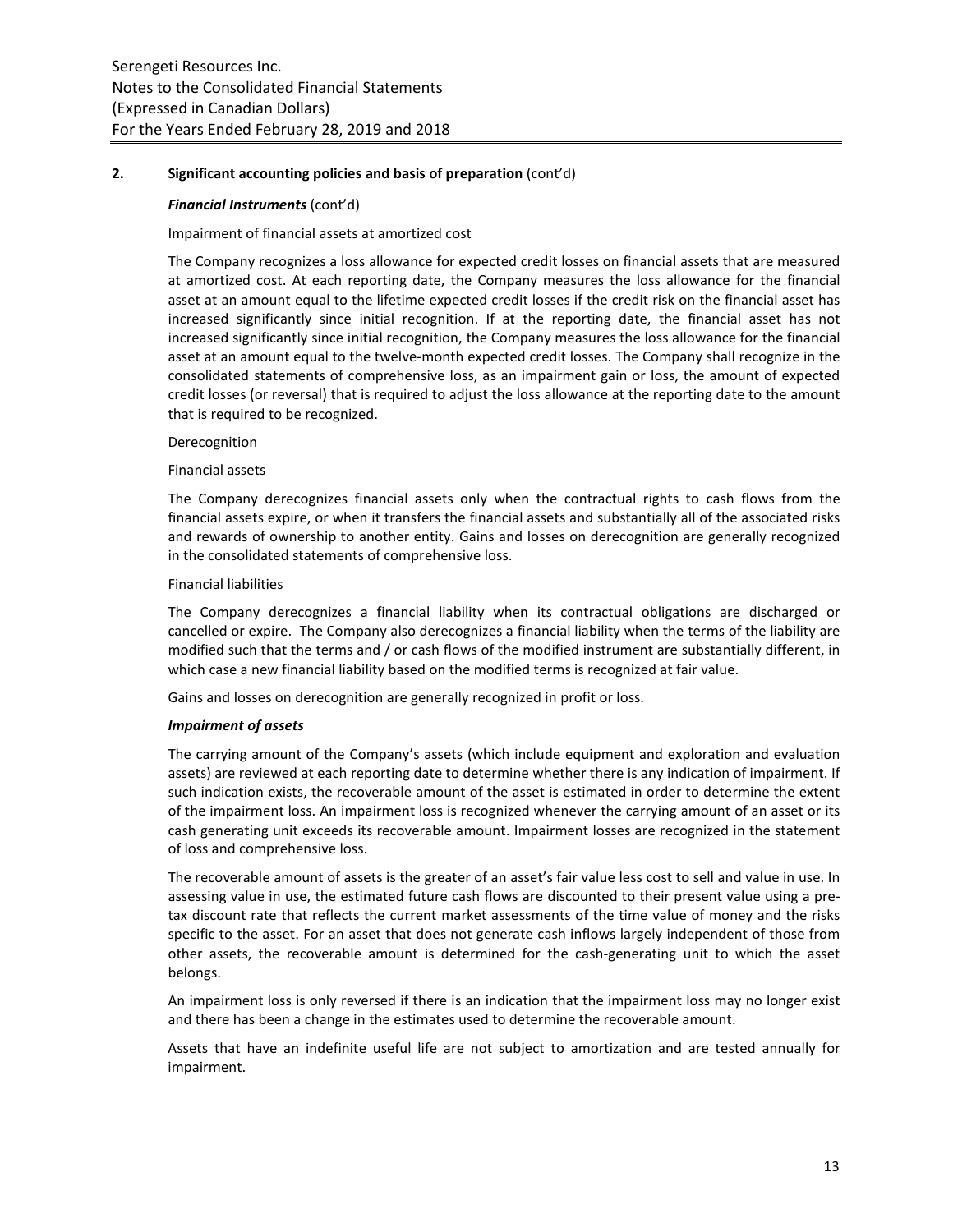#### *Cash and cash equivalents*

Cash and cash equivalents include cash on hand, deposits held at call with banks, and short-term highly liquid investments and bank overdrafts.

#### *Income taxes*

#### Current income tax:

Current income tax assets and liabilities for the current year are measured at the amount expected to be recovered from or paid to the taxation authorities. The tax rates and tax laws used to compute the amount are those that are enacted or substantively enacted, at the reporting date, in the countries where the Company operates and generates taxable income.

Current income tax relating to items recognized directly in other comprehensive income or equity is recognized in other comprehensive income or equity and not in profit or loss. Management periodically evaluates positions taken in the tax returns with respect to situations in which applicable tax regulations are subject to interpretation and establishes provisions where appropriate.

#### Deferred income tax:

Deferred tax is accounted for using the statement of financial position liability method, providing for temporary differences between the carrying amounts of assets and liabilities for financial reporting purposes and the amounts used for taxation purposes. Deferred taxes are not recognized for temporary differences related to the initial recognition of the assets or liabilities that affect neither accounting nor taxable profit nor investments in subsidiaries, associates and interests in joint ventures to the extent it is probable that they will not reverse in the foreseeable future. The amount of deferred tax provided is based on the expected manner and expected date of realization or settlement of the carrying amount of assets and liabilities, using tax rates enacted or substantively enacted at the statement of financial position date. A deferred tax asset is recognized only to the extent that it is probable that future taxable amounts will be available against which the asset can be utilized.

#### Flow-through shares:

Canadian income tax legislation permits an enterprise to issue securities referred to as flow-through shares, whereby the investor can claim the tax deductions arising from the renunciation of the related resource expenditures.

IFRS does not contain explicit guidance pertaining to this tax incentive. Therefore, the Company has adopted a policy whereby the premium paid for flow-through shares in excess of the market value of the shares without the flow-through features at the time of issue is initially recorded as a flow-through share premium liability and then included in income at the time the qualifying expenditures are made.

#### *Loss per share*

Basic loss per share is computed by dividing net loss available to common shareholders by the weighted average number of shares outstanding during the reporting period. Diluted loss per share is computed similar to basic loss per share except that the weighted average shares outstanding are increased to include additional shares for the assumed exercise of stock options and warrants, if dilutive. The number of additional shares is calculated by assuming that outstanding stock options and warrants were exercised and that the proceeds from such exercise were used to acquire common shares at the average market price during the reporting period.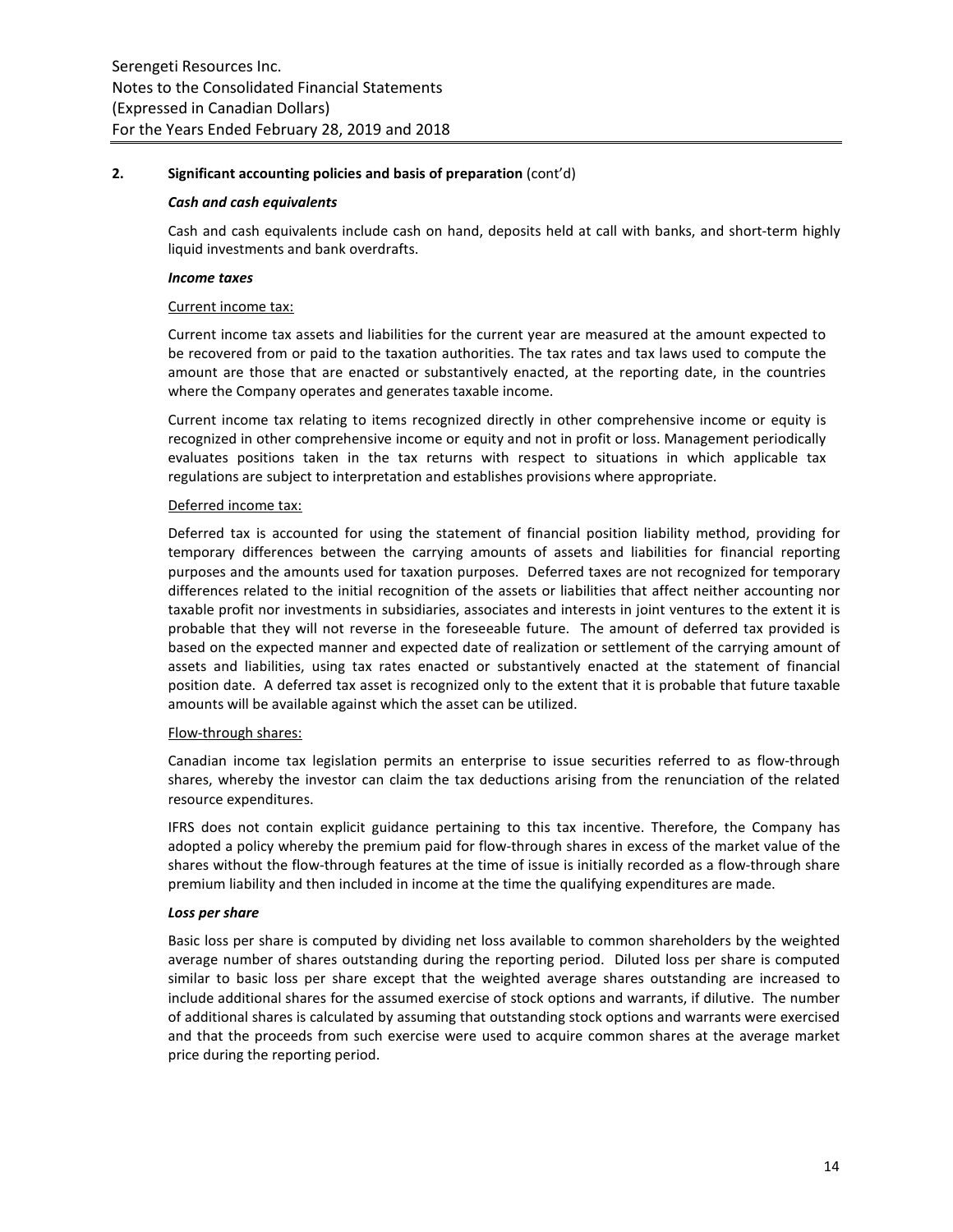#### *Restoration and environmental obligations*

The Company recognizes liabilities for legal and constructive obligations associated with the retirement of mineral properties. The net present value of future rehabilitation costs is capitalized to the related asset along with a corresponding increase in rehabilitation provision in the period incurred. Discount rates using a pre-tax rate that reflect the time value of money are used to calculate the net present value.

The Company's estimates of reclamation costs could change as a result of changes in the regulatory requirements, discount rates and assumptions regarding the amount and timing of the future expenditures. These changes are recorded directly to the related assets with a corresponding entry to the rehabilitation provision.

The increase in the provision due to the passage of time is recognized as interest expense.

The Company did not have any significant restoration provisions at February 28, 2019 or February 28, 2018.

#### *Warrants*

The proceeds from private placements that include warrants are allocated on a relative fair value basis between the common shares and warrants. The fair value attributed to warrants is recorded in warrant reserve within equity. If the warrants are converted, the consideration paid, along with the amount previously recognized in warrant reserve, is recorded as an increase to share capital. Upon expiry of warrants, any fair value attributed is reclassified to share capital.

#### *Leases*

Leases of equipment where substantially all the risks and benefits incidental to the ownership of the asset are transferred to entities in the Company are classified as finance leases.

Finance leases are capitalized by recording an asset and a liability at the lower of the fair value of the leased equipment or the present value of the minimum lease payments, including any guaranteed residual values. Lease payments are allocated between the reduction of the lease liability and the lease interest expense for the period.

Leased assets are depreciated on a straight-line basis over the shorter of their estimated useful lives or the lease term.

Lease payments for operating leases, where substantially all the risks and benefits remain with the lessor, are charged as expenses in the periods in which they are incurred.

Lease incentives under operating leases are recognized as a liability and amortized on a straight-line basis over the life of the lease term.

#### *New accounting standards not yet adopted*

The Company has reviewed new and revised accounting pronouncements that have been issued but are not yet effective. The Company has not early adopted any of these standards.

*IFRS 16 Leases* IFRS 16 is a new standard which sets out the principles for the recognition, measurement, presentation and disclosure of leases for both the lessee and the lessor. It introduces a single lessee accounting model that requires the recognition of all assets and liabilities arising from a lease. This standard has a proposed effective date of annual periods beginning on or after January 1, 2019. The Company is a lessee in respect of its office lease and this new standard will apply. However, the Company's leasing activity is incidental to its operations and the associated costs, and differences in their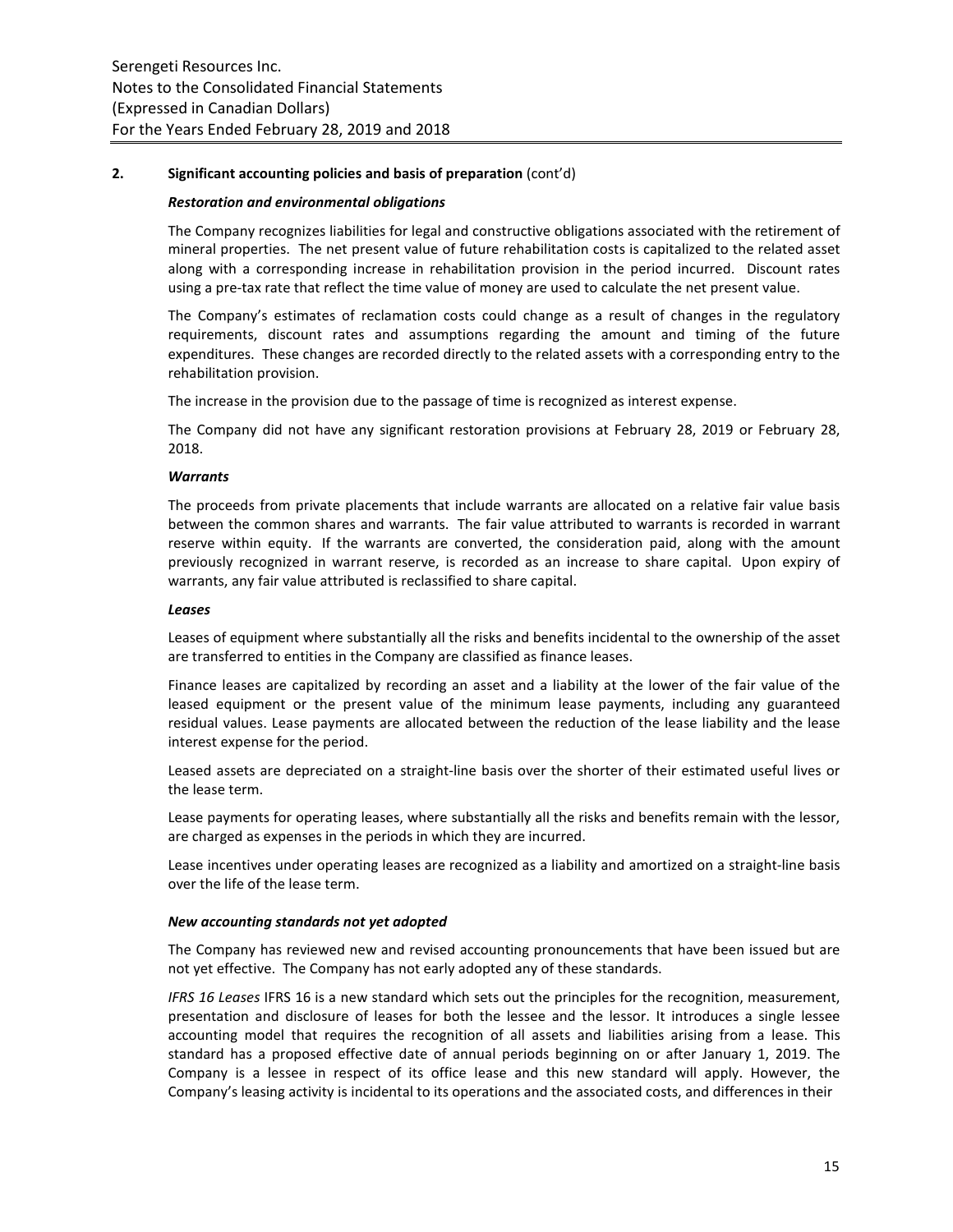### *New accounting standards not yet adopted (cont'd)*

treatment arising under the new standard, are minor. Accordingly, the Company has determined that the adoption of this new standard will have a minor but not significant effect on its financial statements.

### **3. Cash and cash equivalents**

The components of cash and cash equivalents are as follows:

|                                    | February 28, | February 28, |
|------------------------------------|--------------|--------------|
|                                    | 2019         | 2018         |
| Cash at bank                       | 145,856      | 805,338      |
| Guaranteed investment certificates | 227,500      | 227,500      |
|                                    | 373,356      | 1,032,838    |

### **4. Receivables**

|                                                  | February 28, |     | February 28, |
|--------------------------------------------------|--------------|-----|--------------|
|                                                  | 2019         |     | 2018         |
| Exploration costs recoverable from joint venture |              |     |              |
| partner                                          | 19,281       | - S | 12,281       |
| Goods and services tax receivable                | 8,354        |     | 12,156       |
| Other receivables                                | 408          |     | 1,565        |
|                                                  | 28,043       |     | 26,002       |

# **5. Due from joint venture partner**

Pursuant to the joint venture agreement with Kwanika Copper Corporation ("KCC"), (note 6), the Company is entitled to the proceeds from the Mineral Exploration Tax Credit to be paid to KCC and has been recorded as a receivable and included in the statement of financial position in due from joint venture partner. The estimated proceeds of \$1,082,286 have been included in other income in the statement of income and comprehensive income for the year ended February 28, 2019.

# **6. Investment in joint venture – Kwanika Copper Corporation**

On November 24, 2017, Serengeti completed a transaction whereby Serengeti, POSCO INTERNATIONAL Corporation (formerly POSCO DAEWOO Corporation) ("PDI") and KCC (formerly Daewoo Minerals Canada Corporation) signed a definitive joint venture agreement (the "JVA") for the exploration and development of the Kwanika and surrounding properties (the "Project"). Pursuant to the JVA, the respective interests of Serengeti and PDI in the Project have been transferred to KCC, which serves as the vehicle for the joint venture.

PDI contributed a total of \$8,300,000 in cash and holds 8,200,000 million common shares of KCC (representing 35% of the total issued shares of KCC). Serengeti contributed its 95% ownership of the Kwanika property, in exchange for 15,228,571 common shares of KCC (representing 65% of the total issued shares of KCC).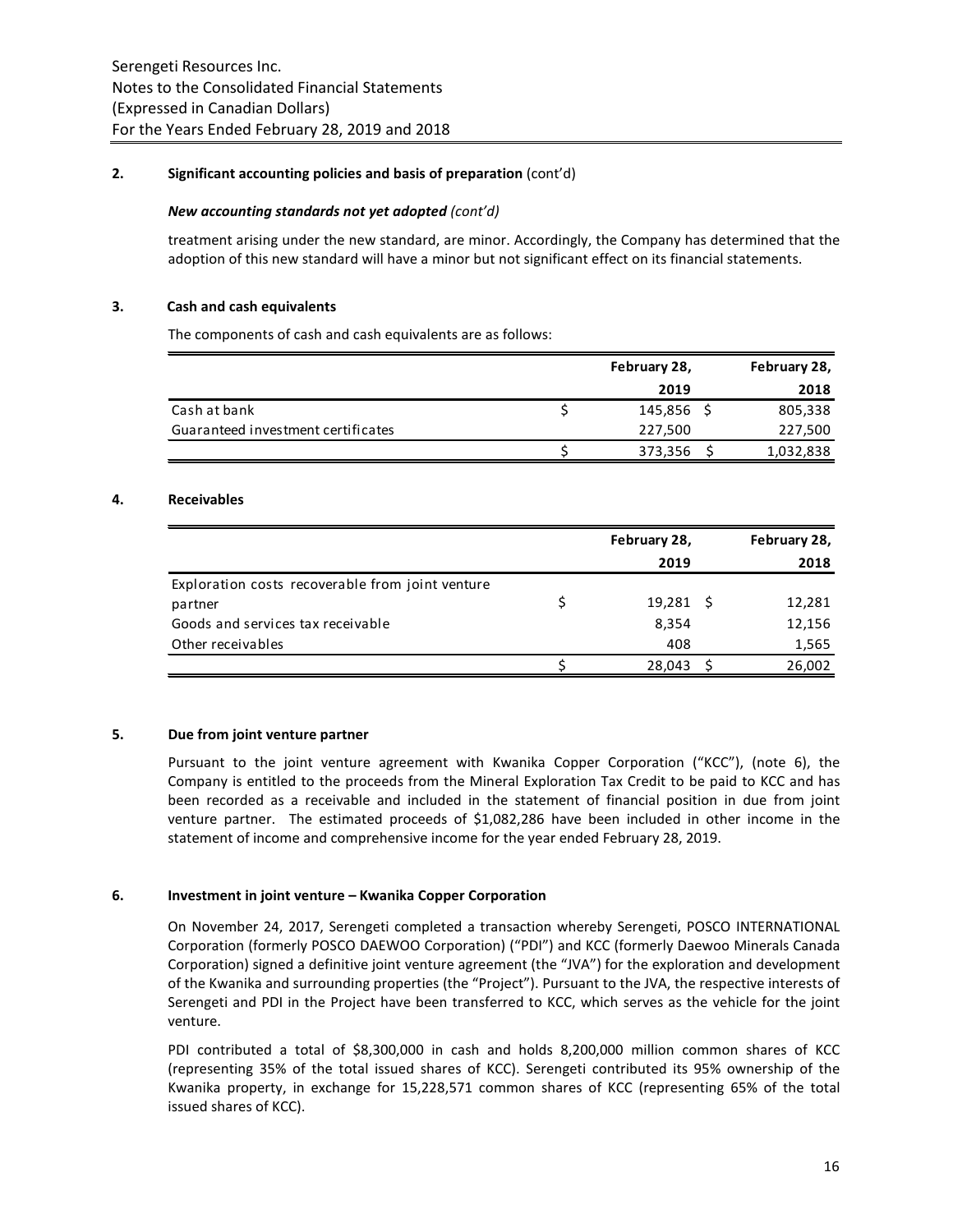### **6. Investment in joint venture - Kwanika Copper Corporation** (cont'd)

Serengeti will remain as project operator so long as it maintains a majority interest and will receive a 10% management fee on expenditures. During the year ended February 28, 2019, Serengeti received management fees of \$Nil (2018: \$700,000). Of the \$700,000 paid in 2018, \$107,422 (2018: \$679,000) is recorded as deferred revenue and will be recognized as income at 10% of budgeted Project expenditures as they are incurred. Management fee income of \$200,052 (2018: \$7,350), representing 35% of the management fees earned from the joint venture in the current year, has been recorded in the consolidated statement of income (loss) and comprehensive income (loss) for the year ended February 28, 2019.

In addition to maintaining its Project interest, Serengeti will be granted a 1% net smelter return royalty ("NSR") if its Project interest is diluted below 50% and an additional 0.5% NSR if its interest is diluted below 33 ⅓%, subject to partial buyback provisions to KCC. KCC will have certain concentrate offtake rights from production on the project, subject to Serengeti's ability to enter into separate streaming arrangements.

During the year ended February 28, 2018, based on the valuation assigned to Kwanika and other properties that were transferred to KCC, Serengeti recorded an impairment of \$1,841,910 on the Kwanika property and an impairment of \$593,879 on other properties prior to their transfer to KCC for a total impairment of \$2,435,789.

|                                     |    | February 28, 2019 |
|-------------------------------------|----|-------------------|
|                                     |    | (unaudited)       |
| Current assets                      | \$ | 1,648,093         |
| Non-current assets                  |    | 22,083,069        |
| <b>Total assets</b>                 | Ś  | 23,731,162        |
| Current liabilities                 | \$ | 326,043           |
| Shareholders' equity                |    |                   |
| Common shares                       |    |                   |
| Serengeti Resources Inc.            |    | 15,228,571        |
| Daewoo Minerals Canada Corporation  |    | 8,300,000         |
| Deficit                             |    | (123, 452)        |
| Total shareholders' equity          |    | 23,405,119        |
| <b>Total equity and liabilities</b> |    | 23,731,162        |

# **Summarized statement of financial position – Kwanika Copper Corporation**

Serengeti's share of the joint venture loss of \$26,989 for the year ended February 28, 2019 was \$17,543 and has been recorded in the consolidated statement of income(loss) and comprehensive income(loss) for the current year.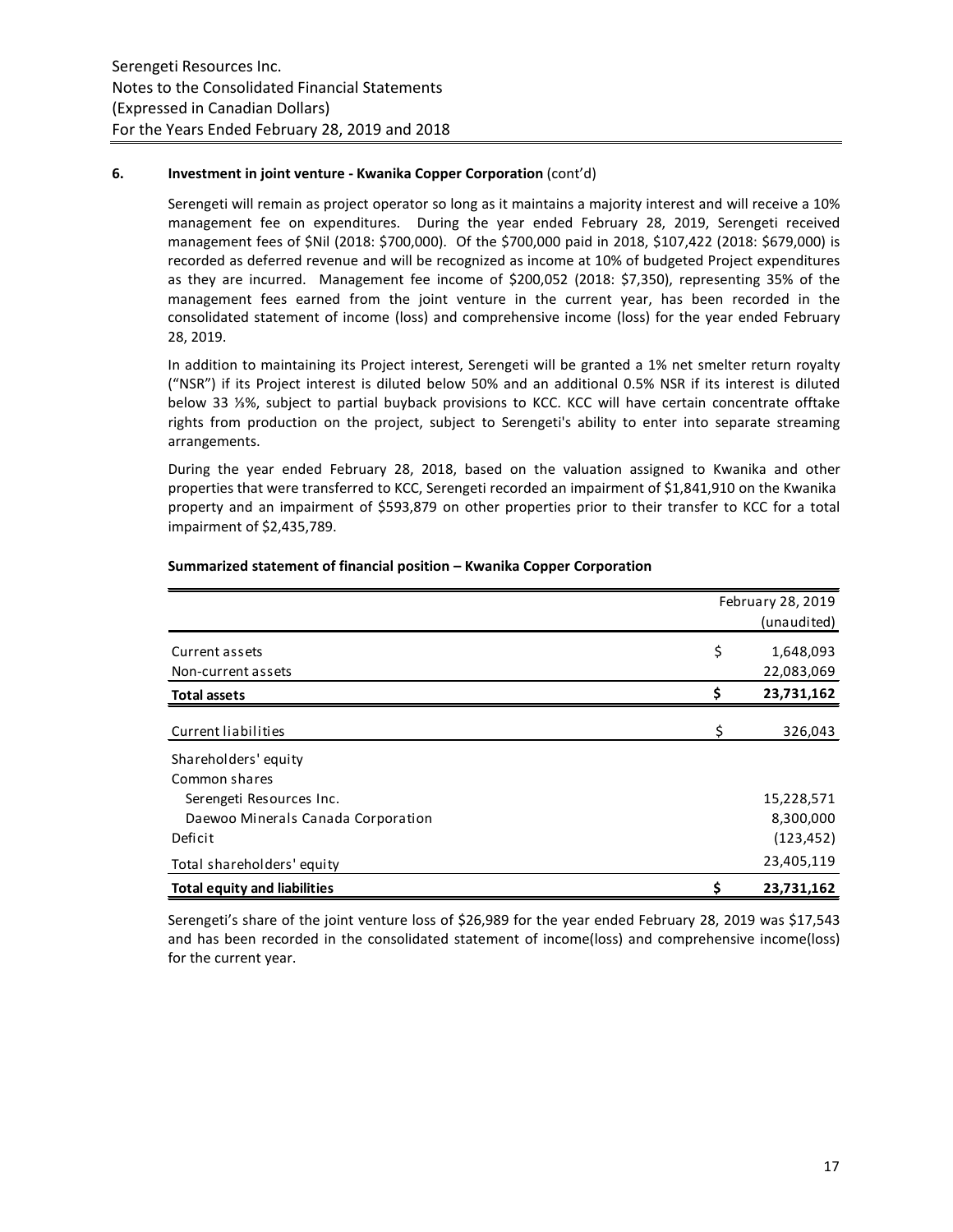# **6. Investment in joint venture - Kwanika Copper Corporation** (cont'd)

Changes in the investment in joint venture for the years ended February 28, 2019 and 2018 are as follows:

| Balance February 28, 2017                                                     | \$         |
|-------------------------------------------------------------------------------|------------|
| Transfer of property to joint venture                                         | 15,228,571 |
| Share of joint venture loss from November 24, 2017 to February 28, 2018       | (889)      |
| 65% of management fee income earned from joint venture from November 24, 2017 |            |
| to to February 28, 2018                                                       | (13,650)   |
| Balance February 28, 2018                                                     | 15,214,032 |
| Share of joint venture loss from March 1, 2018 to February 28, 2019           | (17, 543)  |
| 65% of management fee income earned from joint venture from March 1, 2018 to  |            |
| February 28, 2019                                                             | (371,526)  |
| Balance February 28, 2019                                                     | 14,824,963 |

# **7. Exploration and evaluation assets**

The following is a description of the Company's exploration and evaluation assets and the related expenditures incurred for the year ended February 28, 2019:

|                                         | Atty          |    | <b>Milligan West</b> | Other          |            |
|-----------------------------------------|---------------|----|----------------------|----------------|------------|
|                                         |               |    |                      |                | Total      |
| <b>Property acquisition costs</b>       |               |    |                      |                |            |
| Balance, beginning of year              | \$            | \$ | 43,111 \$            | 791,175 \$     | 834,286    |
| Additions                               | 126,551       |    |                      | 25,864         | 152,415    |
| Balance, end of year                    | 126,551       |    | 43,111               | 817,039        | 986,701    |
| <b>Exploration and evaluation costs</b> |               |    |                      |                |            |
| Balance, beginning of year              |               |    | 513,115              | 554,258        | 1,067,373  |
| Costs incurred during year:             |               |    |                      |                |            |
| Aircraft                                | 135,515       |    |                      | 30,781         | 166,296    |
| Analysis                                | 15,699        |    | 359                  | 3,117          | 19,175     |
| Camp and operations                     | 44,378        |    | 2,106                | 16,475         | 62,959     |
| Consulting                              | 64,372        |    | 5,137                | 39,244         | 108,753    |
| Geophysics                              | 101,038       |    |                      | 64,021         | 165,059    |
| Travel and accommodation                | 17,914        |    | 2,750                | 10,321         | 30,985     |
|                                         | 378,916       |    | 10,352               | 163,959        | 553,227    |
| Other items:                            |               |    |                      |                |            |
| Cost recoveries                         |               |    | (1,651)              |                | (1,651)    |
| Impairment                              |               |    |                      | (159, 835)     | (159, 835) |
| Balance, end of year                    | 378,916       |    | 521,816              | 558,382        | 1,459,114  |
| <b>Total</b>                            | \$<br>505,467 | Ŝ. | 564,927 \$           | $1,375,421$ \$ | 2,445,815  |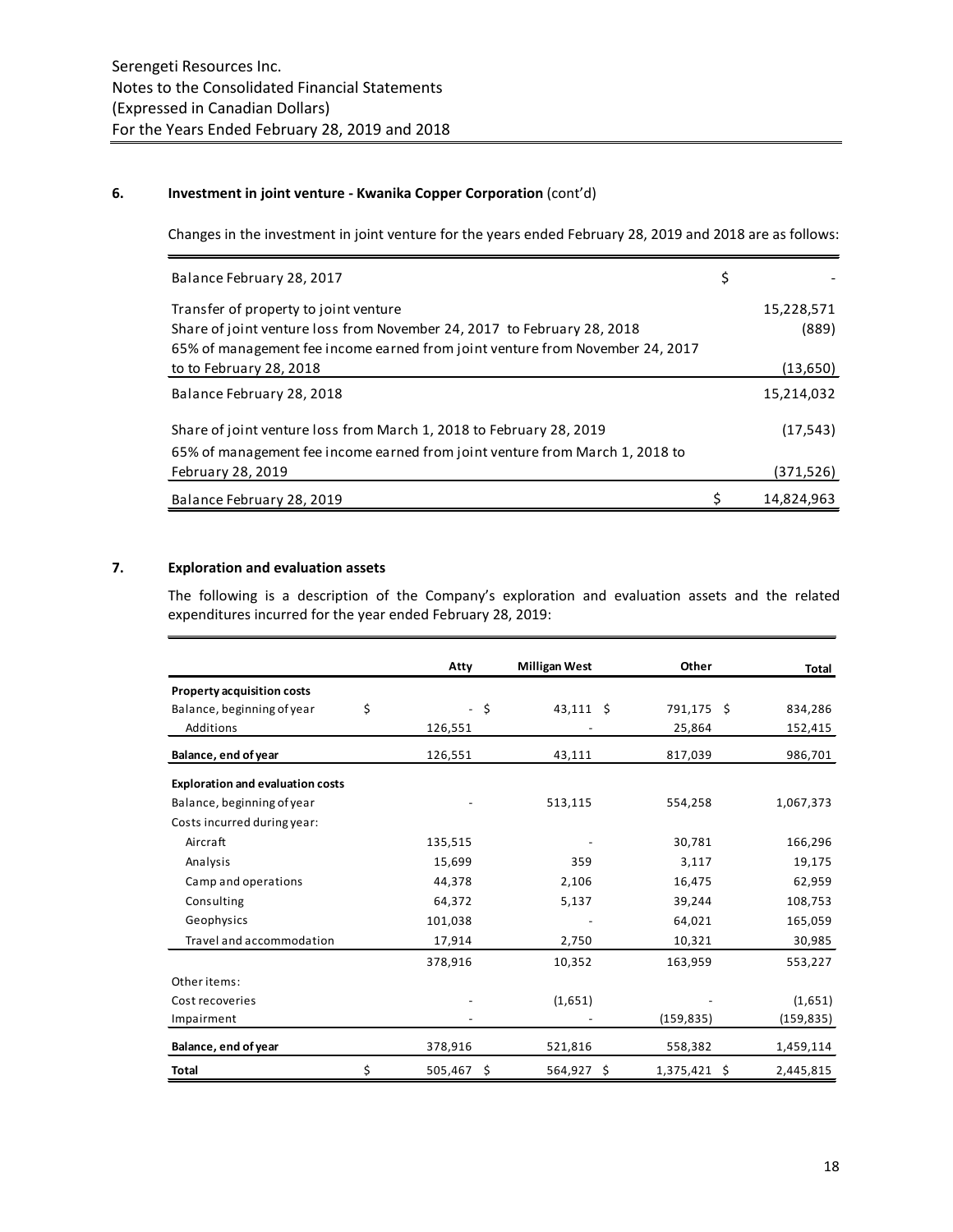# **7. Exploration and evaluation assets** (cont'd)

The following is a description of the Company's exploration and evaluation assets and the related expenditures incurred for the year ended February 28, 2018:

|                                         | Kwanika          | <b>Milligan West</b> | Other      | <b>Total</b>    |
|-----------------------------------------|------------------|----------------------|------------|-----------------|
| <b>Property acquisition costs</b>       |                  |                      |            |                 |
| Balance, beginning of year              | \$<br>202,931 \$ | $43,111$ \$          | 777,756 \$ | 1,023,798       |
| Additions                               |                  |                      | 13,419     | 13,419          |
| Transfer to joint venture               | (202, 931)       |                      |            | (202, 931)      |
| Balance, end of year                    |                  | 43,111               | 791,175    | 834,286         |
| <b>Exploration and evaluation costs</b> |                  |                      |            |                 |
| Balance, beginning of year              | 17,041,057       | 311,112              | 658,469    | 18,010,638      |
| Costs incurred during period:           |                  |                      |            |                 |
| Administration                          | 54               |                      | 394        | 448             |
| Aircraft                                |                  | 2,792                | 81,716     | 84,508          |
| Analysis                                |                  | 14,774               | 17,599     | 32,373          |
| Camp and operations                     | 21,397           | 156,843              | 187,148    | 365,388         |
| Consulting                              | 20,647           | 55,328               | 57,779     | 133,754         |
| Drilling                                |                  | 171,233              | 144,848    | 316,081         |
| Geophysics                              |                  |                      | 33,148     | 33,148          |
| Resource Study/Engineering              | 115,975          |                      |            | 115,975         |
| Software purchased                      |                  | 262                  |            | 262             |
| Travel and accommodation                | 1,608            | 13,048               | 10,700     | 25,356          |
|                                         | 159,681          | 414,280              | 533,332    | 1,107,293       |
| Recovery of costs during period:        |                  |                      |            |                 |
| <b>Exploration tax credits</b>          | (215, 499)       | (17, 437)            | (43, 664)  | (276, 600)      |
| Cost recoveries                         | (117, 689)       | (194, 840)           |            | (312, 529)      |
|                                         | (333, 188)       | (212, 277)           | (43, 664)  | (589, 129)      |
| Impairment                              | (1,841,910)      |                      | (593, 879) | (2,435,789)     |
| Transfer to joint venture               | (15,025,640)     |                      |            | (15,025,640)    |
| Balance, end of year                    |                  | 513,115              | 554,258    | 1,067,373       |
| Total                                   | \$<br>\$         | 556,226 \$           | 1,345,433  | \$<br>1,901,659 |

# a) Atty and ATG Claims

The Company entered into an agreement to acquire a 100% interest in the Atty property from Finlay Minerals Ltd. ("Finlay") and adjacent claims ("ATG Claims") from Electrum Resource Corp. ("Electrum") on March 4, 2018 and the agreement was approved by the TSX-V on April 10, 2018.

In consideration for the interest in the Atty property the Company is required to complete aggregate exploration expenditures of \$12,000,000 over eight years, of which \$300,000 is required for 2019, make aggregate cash payments of \$625,000 over eight years of which \$25,000 was due on signing (paid), and make \$975,000 in payments, payable in cash or shares of the Company, of which \$25,000 was due on TSX-V approval of the transaction (314,265 shares with a fair value of \$75,283 and \$568 cash have been issued and paid to date). Electrum is entitled to a net smelter return royalty of 3% on the property which may be reduced to 1.5% by making aggregate optional payments of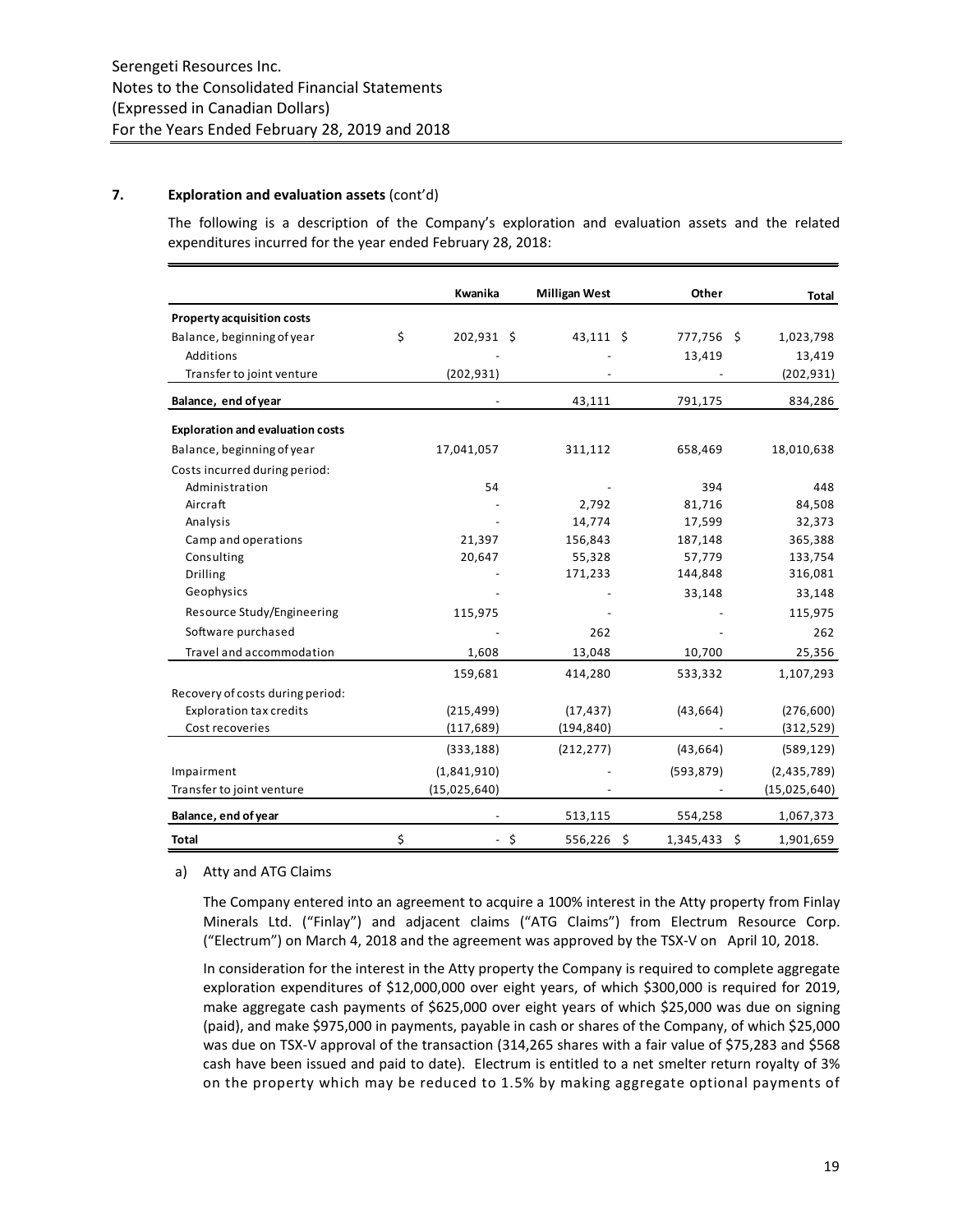# **7. Exploration and evaluation assets** (cont'd)

a) Atty and ATG Claims (cont'd)

\$500,000. During the year ended February 28, 2019, the Company issued 56,882 shares with a fair value of \$20,478 in optional payments towards reducing the net smelter return royalty.

The Company also agreed to make a payment of the lesser of \$1,000,000 or the value of 500,000 shares of the Company upon a production decision for the property.

In consideration for the ATG Claims, the Company is required to issue 200,000 shares of the Company, of which 40,000 to be issued on TSX-V approval with the remaining 160,000 shares to be issued at 40,000 shares per year for a period of four years (80,000 shares with a fair value of \$20,000 have been issued to date) (note 9).

b) Net Smelter Return Royalties – Thor Marmot and Deer Lake Properties

During the year ended February 28, 2019, the Company acquired net smelter return royalties of 0.75% on each of the Thor Marmot and Deer Lake Properties located in the Kemess and Kamloops Mining Districts from Electrum and received a payment of \$10,000 in exchange for Portable Assessment Credits that the Company transferred to Electrum to enable Electrum to advance the legacy claims on both properties for the maximum allowable five-year period.

c) Milligan West

The Company owns a 56.3% interest in the Milligan West property in joint venture with Fjordland Exploration Inc., an arm's-length company also listed on the TSX-V.

d) Other B.C. Properties

Serengeti holds a 100% interest in sixteen other properties. All of the Company's current mineral properties are located in British Columbia. During the year ended February 28, 2019, the Company recorded an impairment of \$159,835 on several properties for claims that were not renewed.

# **8. Reclamation deposits**

The Company has posted bonds and investment certificates to provide for certain potential reclamation liabilities as agreed with the Province of British Columbia – Ministry of Energy, Mines and Petroleum Resources.

During the year ended February 28, 2019, the Company transferred the reclamation deposits for the Kwanika Copper property to KCC for a payment of \$60,500.

|                            | February 28, |           |  | February 28, |
|----------------------------|--------------|-----------|--|--------------|
|                            |              | 2019      |  | 2018         |
| Balance, beginning of year |              | 94,284    |  | 73,024       |
| Changes in year            |              | (62, 524) |  | 21,260       |
| Balance, end of year       |              | 31,760    |  | 94,284       |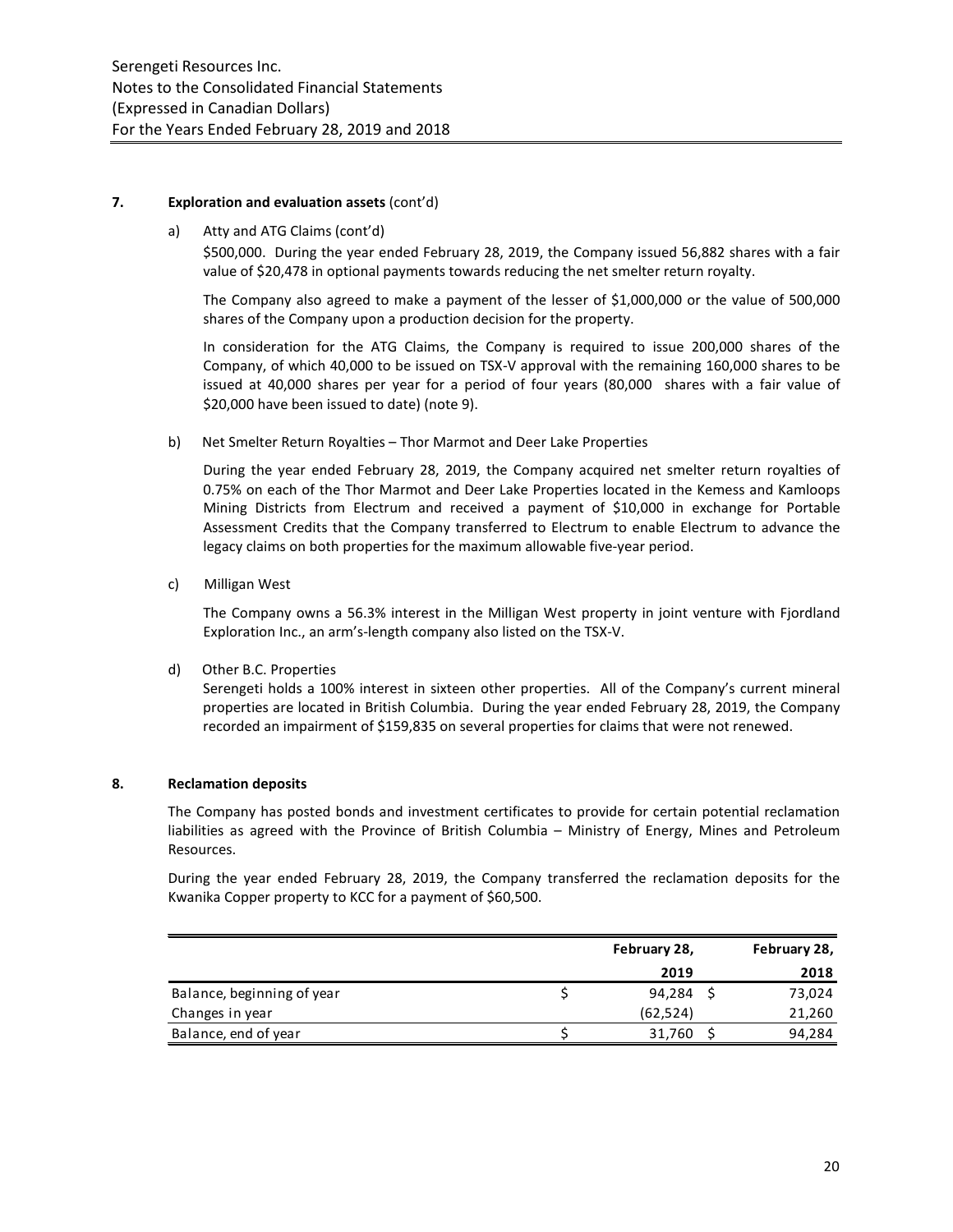# **9. Trade payables and accrued liabilities**

|                                          | February 28, |  |        |
|------------------------------------------|--------------|--|--------|
|                                          | 2019         |  | 2018   |
| Trade payables                           | $42,272$ \$  |  | 57,847 |
| Amounts due to related parties (note 11) | 6,478        |  | 4,280  |
| Accrued liabilities                      | 20,851       |  | 18,085 |
|                                          | 69,601       |  | 80,212 |

### **10. Share capital and reserves**

### *Authorized share capital*

An unlimited number of common shares without par value.

#### *Issued share capital*

At February 28, 2019, there were 92,849,668 issued and fully paid common shares (February 28, 2018 – 86,635,121).

### *For the year ended February 28, 2019*

On April 9, 2018, 212,058 common shares were issued at a fair value of \$29,688 in connection with the acquisition of a 100% interest in the Atty property and the ATG Claims. (See note 6).

On February 20, 2019, 239,089 common shares were issued at a fair value of \$86,072 in connection with the acquisition of a 100% interest in the Atty property and the ATG Claims. (See note 6).

During the year ended February 28, 2019, 3,713,400 warrants were exercised for gross proceeds of \$427,750.

During the year ended February 28, 2019, 2,050,000 stock options were exercised for gross proceeds of \$169,250.

#### *For the year ended February 28, 2018*

On July 25, 2017, the Company completed a non-brokered flow-through private placement financing of 5,502,000 flow-through common shares priced at \$0.15 for gross proceeds of \$825,300. Finders' fees totaling \$20,370 in cash and 135,800 finders' warrants with a fair value of \$13,601, were paid in respect of certain subscribers in accordance with the policies of the TSX-V. The finders' warrants are exercisable at a price of \$0.15 for a period of 18 months from the date of issuance. The Company also incurred other costs of \$8,770.

During the year ended February 28, 2018, a total of 9,164,300 warrants were exercised for cash proceeds of \$471,445.

During the year ended February 28, 2018, 425,000 stock options were exercised for cash proceeds of \$25,000.

#### *Basic and diluted loss per share*

The basic and diluted loss per share for the year ended February 28, 2019 was \$0.01 (2018 - \$0.04). The calculation of basic and diluted loss per share for the year ended February 28, 2019 was based on the loss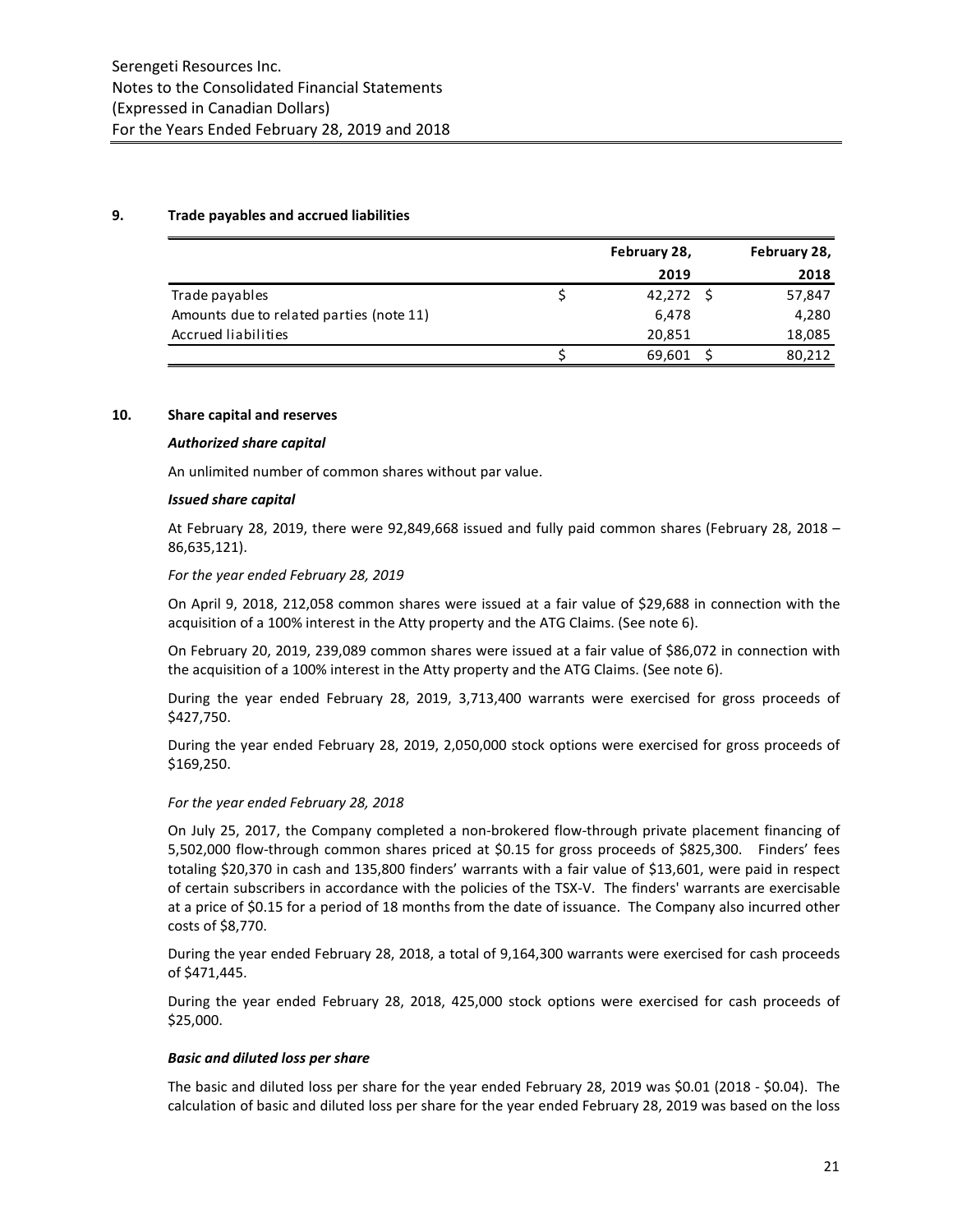attributable to common shareholders of \$910,539 (2018 - \$3,185,601) and the weighted average number of common shares outstanding of 90,212,174 (2018 – 81,927,742). The diluted loss per share does not **10. Share capital and reserves** (cont'd)

# *Basic and diluted loss per share (cont'd)*

include the effect of stock options and warrants as they are anti-dilutive. At February 28, 2019, the total number of potentially dilutive warrants was 2,150,000 (2018 – 4,850,100) and the total number of potentially dilutive stock options was 6,195,000 (2018 – 8,270,000). The aggregate number of potentially dilutive shares was 8,345,000 (2018 – 13,120,100).

# *Warrants*

The Company carried out a warrant exercise incentive program (the "Incentive Program") designed to encourage the early exercise of up to 3,306,000 of its outstanding unlisted warrants (the "Warrants"). The Warrants, exercisable at a price of \$0.15 per common share until August 5, 2018, were originally issued by the Company as part of a unit private placement financing which closed on August 5, 2016. Pursuant to the Incentive Program, the Company offered an inducement to each Warrant holder that exercises their Warrants during a 20-calendar-day early exercise period, by the issuance of one additional share purchase warrant for each warrant early exercised. Each new warrant (the "Incentive Warrant") entitles the holder to purchase one additional common share of the Company for a period of 18 months from the date of issuance of such Incentive Warrant, at a price of \$0.22. In connection with the Incentive Program, 2,200,000 warrants at an exercise price of \$0.15 were exercised for gross proceeds of \$330,000 and 2,200,000 incentive warrants, exercisable at a price of \$0.22 until December 12, 2019, were issued.

The following table summarizes information about the issued and outstanding warrants for the year ended February 28, 2019 and 2018, as follows:

|                           | <b>February 28, 2019</b> |    | <b>February 28, 2018</b> |               |    |          |
|---------------------------|--------------------------|----|--------------------------|---------------|----|----------|
|                           |                          |    | Weighted                 |               |    | Weighted |
|                           |                          |    | average                  |               |    | average  |
|                           | Number of                |    | exercise                 | Number of     |    | exercise |
|                           | warrants                 |    | price                    | warrants      |    | price    |
| Warrants outstanding,     |                          |    |                          |               |    |          |
| beginning of year         | 4,850,100                | \$ | 0.12                     | 13,878,600    | \$ | 0.08     |
| Warrants issued           | 2,200,000                |    | 0.22                     | 135,800       |    | 0.15     |
| Warrants exercised        | (3,713,400)              |    | 0.12                     | (9, 164, 300) |    | 0.05     |
| Warrants expired          | (1,186,700)              |    | 0.15                     |               |    |          |
| Warrants outstanding, end |                          |    |                          |               |    |          |
| of year                   | 2,150,000                | Ś  | 0.22                     | 4,850,100     | Ś  | 0.12     |

Warrants outstanding at February 28, 2019 are as follows:

| <b>Number</b> | <b>Exercise</b> | Expiry       |
|---------------|-----------------|--------------|
| of warrants   | price           | date         |
| 2,150,000     | \$0.22          | Dec 13, 2019 |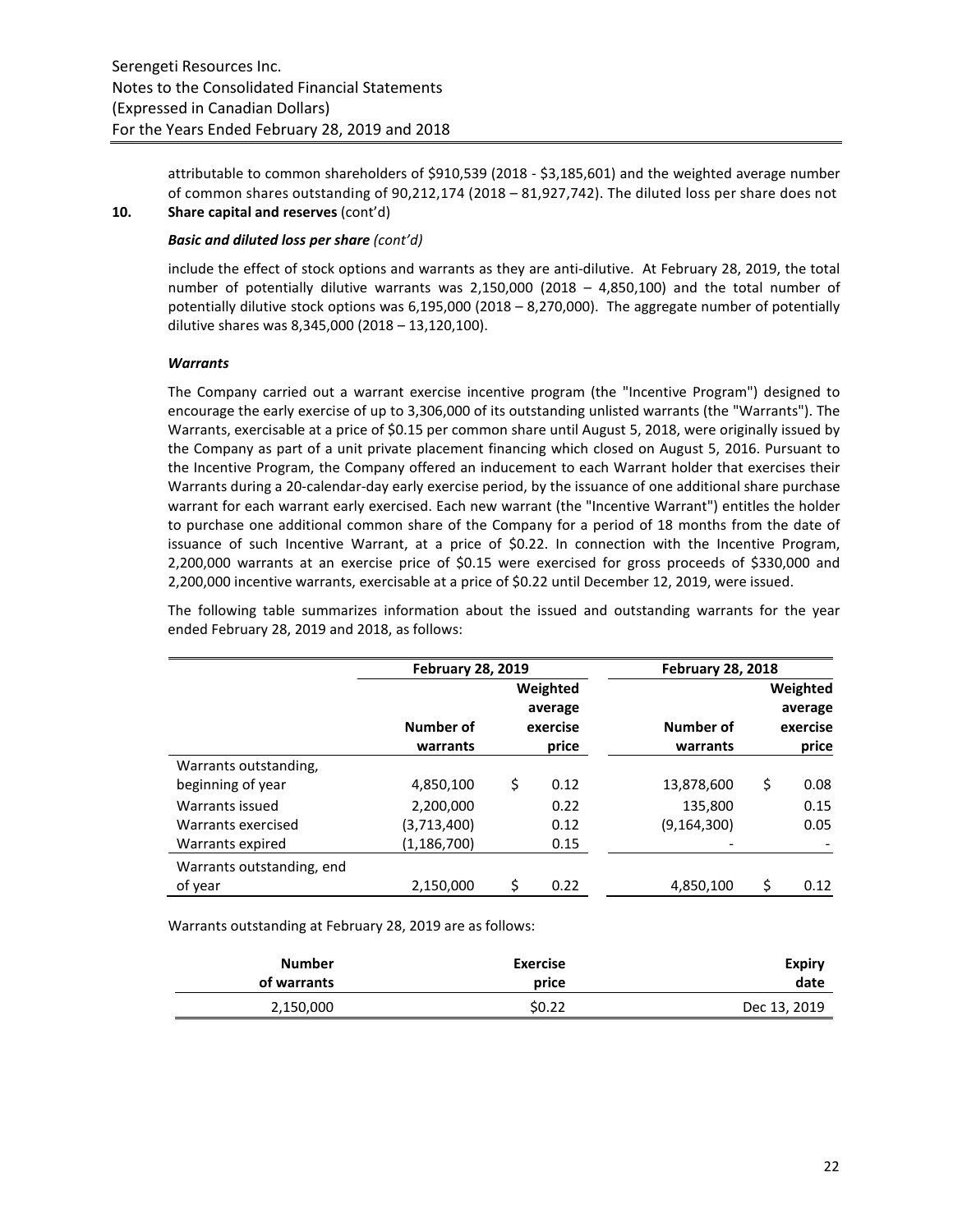# **10. Share capital and reserves** (cont'd)

#### *Stock options*

The Company has adopted an incentive stock option plan, which provides that the Board of Directors of the Company may from time to time, in its discretion, and in accordance with TSX-V policies, grant to directors, officers, employees and consultants of the Company, non-transferable stock options to purchase common shares, provided that the number of common shares reserved for issuance does not exceed a fixed total of 12,624,000. Such options may be exercisable for a period of up to five years from the date of grant.

During the year ended February 28, 2019, the Company granted 1,600,000 stock options exercisable at \$0.15 per share for a period of 5 years and 200,000 stock options exercisable at \$0.15 per share for a period of 2 years. All options vested upon grant.

The changes in stock options during the year ended February 28, 2019 and 2018, are as follows:

|                                        | <b>February 28, 2019</b> |    |          | <b>February 28, 2018</b> |    |          |  |
|----------------------------------------|--------------------------|----|----------|--------------------------|----|----------|--|
|                                        |                          |    | Weighted |                          |    | Weighted |  |
|                                        |                          |    | average  |                          |    | average  |  |
|                                        | Number of                |    | exercise | Number of                |    | exercise |  |
|                                        | options                  |    | price    | options                  |    | price    |  |
| Options outstanding, beginning of year | 8,270,000                | \$ | 0.10     | 8,545,000                | \$ | 0.09     |  |
| Options granted                        | 1,800,000                |    | 0.15     | 150,000                  |    | 0.20     |  |
| Options exercised                      | (2,050,000)              |    | 0.08     | (425,000)                |    | 0.06     |  |
| Options expired                        | (1,825,000)              |    | 0.12     |                          |    |          |  |
| Options outstanding, end of year       | 6,195,000                | Ś. | 0.11     | 8,270,000                | Š. | 0.10     |  |
| Options exercisable, end of year       | 6,195,000                | S  | 0.11     | 8,195,000                | Ś  | 0.10     |  |

Details of options outstanding as at February 28, 2019 are as follows:

| Weighted average | Weighted average | <b>Number of options</b> | <b>Number of options</b> |
|------------------|------------------|--------------------------|--------------------------|
| exercise price   | contractual life | outstanding              | exercisable              |
| $$0.05 - $0.08$  | 2.10 years       | 2,645,000                | 2,645,000                |
| $$0.14 - $0.20$  | 3.33 years       | 3,550,000                | 3,550,000                |
|                  | 2.80 years       | 6,195,000                | 6,195,000                |

During the year ended February 28, 2019, the Company granted 1,800,000 (2018 – 150,000) stock options with a weighted average fair value of  $$0.12$  (2018 –  $$0.15$ ) per option. The Company recorded sharebased compensation of \$231,104 (2018 - \$10,393) relating to options vested during the year.

The fair value of options granted was determined using the Black-Scholes option pricing model using the following weighted average assumptions:

|                          | February 28, 2019 | February 28, 2018 |
|--------------------------|-------------------|-------------------|
| Expected life of options | 4.67 years        | 5 years           |
|                          |                   |                   |
| Annualized volatility    | 124.32%           | 110%              |
| Risk-free interest rate  | 2.03%             | 1.52%             |
| Dividend rate            | 0%                | 0%                |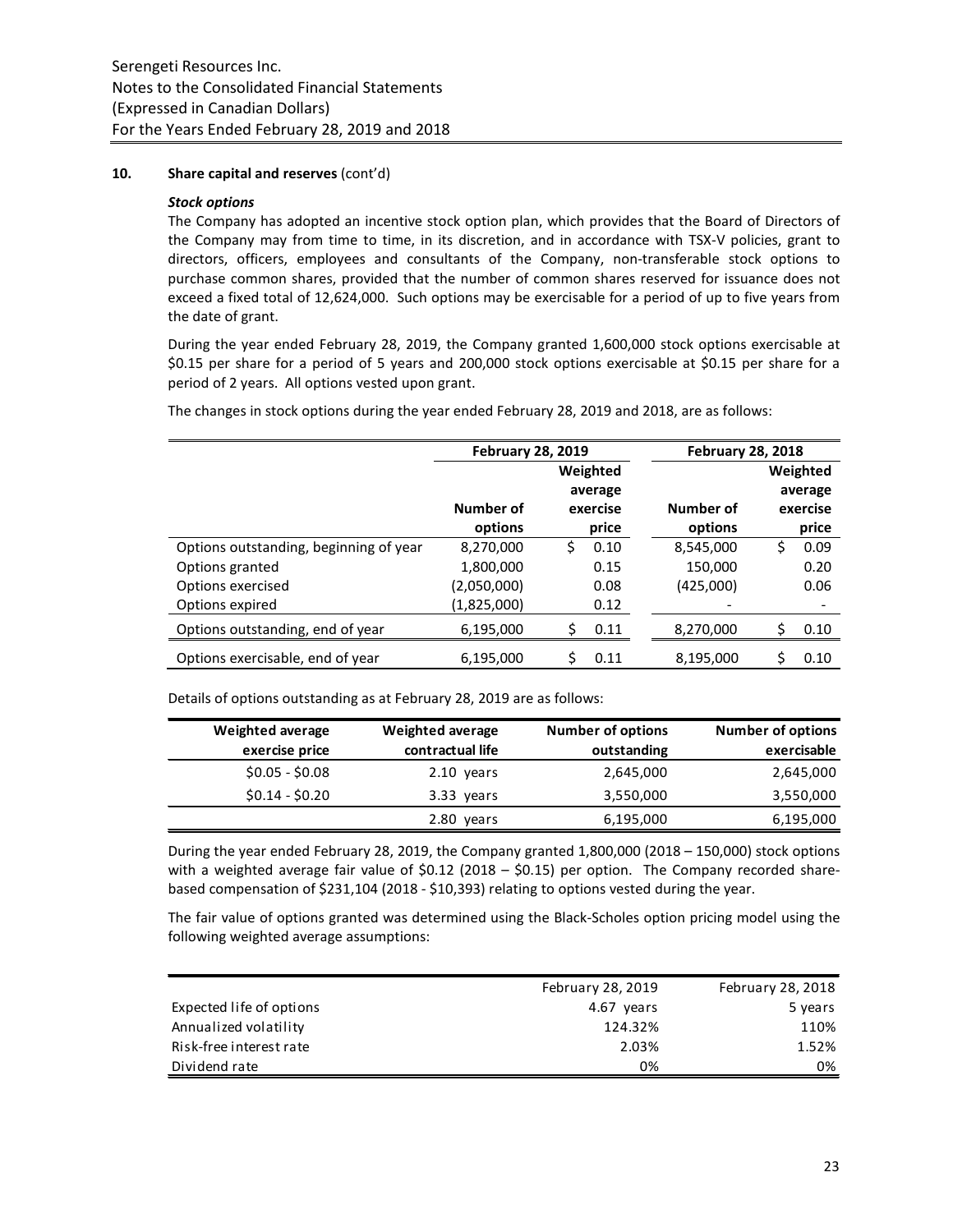# **10. Share capital and reserves** (cont'd)

#### *Warrant and share-based payment reserves*

The share-based payment and warrant reserves comprise stock-based compensation expense and other warrant payments. When stock options or warrants are exercised, the corresponding amount will be transferred to share capital.

#### **11. Related party transactions**

#### *Related party balances*

The following amounts due to related parties are included in trade payables and accrued liabilities and (note 9). These amounts are unsecured, non-interest bearing and have no fixed terms of repayment.

|                                       | February 28, |  | February 28, |
|---------------------------------------|--------------|--|--------------|
|                                       | 2019         |  | 2018         |
| Directors and officers of the Company | 6.478        |  | 4,280        |

#### *Key management personnel compensation – paid or accrued*

Key management personnel include those persons having authority and responsibility for planning, directing and controlling activities of the Company as a whole. The Company has determined that its key management personnel consists of the Company's Board of Directors and corporate officers.

|                          | <b>Year Ended</b> |                          |                          |  |
|--------------------------|-------------------|--------------------------|--------------------------|--|
|                          |                   | <b>February 28, 2019</b> | <b>February 28, 2018</b> |  |
| Management fees (1)      |                   | 185,432 \$               | 203,600                  |  |
| Consulting (2)           |                   | 113,765                  | 71,230                   |  |
| Director fees            |                   | 51,000                   | 12,500                   |  |
| Share-based compensation |                   | 195,074                  |                          |  |
|                          |                   | 545,271                  | 287,330                  |  |

(1) A portion of management fees are allocated to exploration and evaluation assets.

(2) Includes accounting fees paid to a company controlled by the CFO of \$85,640 (2018: \$56,560). A portion of consulting fees are allocated to share issuance costs. A total of \$11,565 (2018: \$Nil) was recovered from Kwanika Copper Corp.

#### **12. Financial risk management**

The Company is exposed in varying degrees to a variety of financial instrument related risks. The Board of Directors approves and monitors the risk management processes, inclusive of documented investment policies, counterparty limits, and controlling and reporting structures. The type of risk exposure and the way in which such exposure is managed is summarized as follows:

# *Credit risk*

Credit risk is the risk that one party to a financial instrument will fail to discharge an obligation and cause the other party to incur a financial loss. The Company's primary exposure to credit risk is on its cash held in bank accounts. The majority of cash is deposited in bank accounts at a major bank in Canada. As most of the Company's cash is held by one bank there is a concentration of credit risk. This risk is managed by using major banks that are high credit quality financial institutions as determined by rating agencies.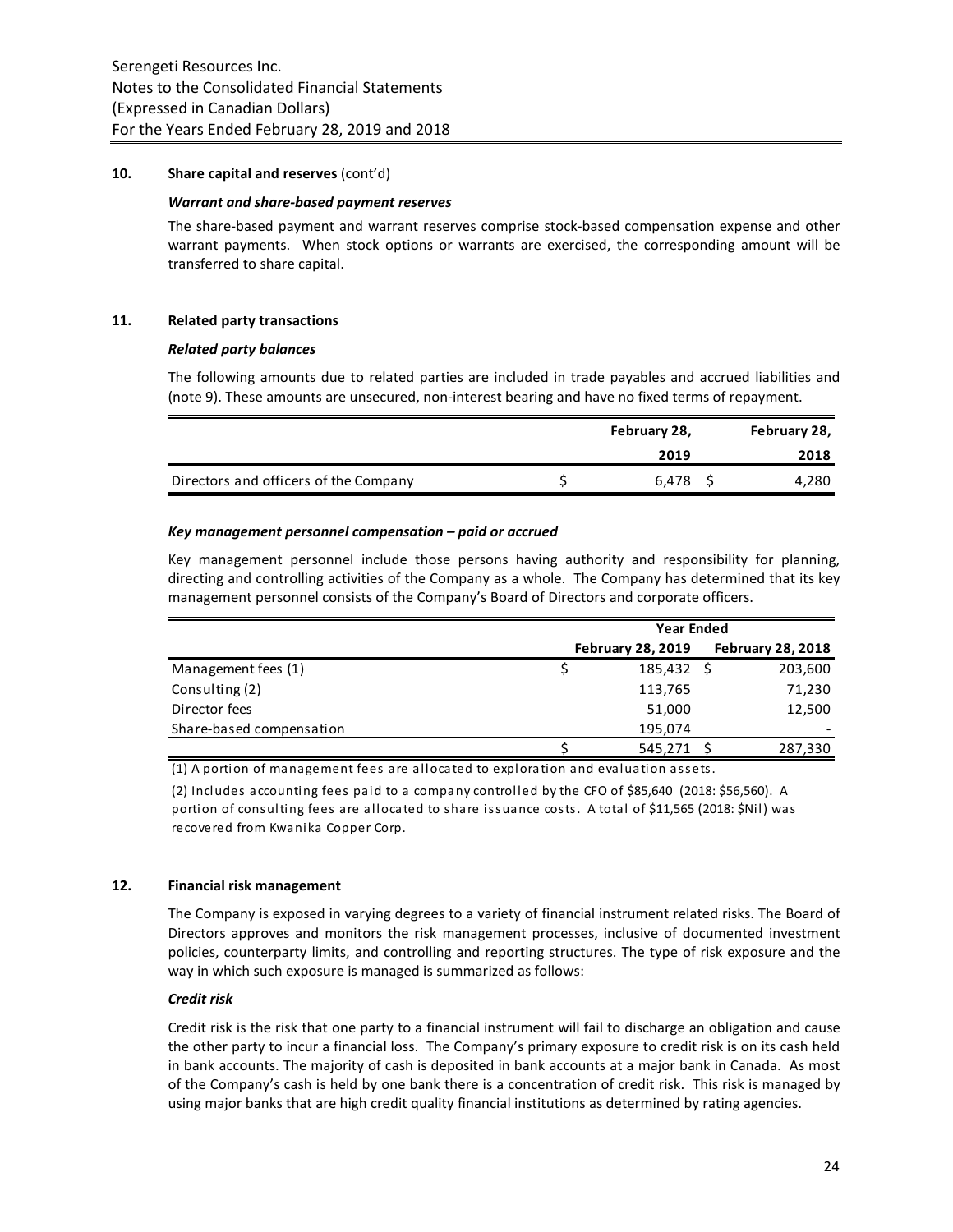# **12. Financial risk management** (cont'd)

#### *Liquidity risk*

Liquidity risk is the risk that the Company will not be able to meet its financial obligations as they fall due. The Company has a planning and budgeting process in place to help determine the funds required to support the Company's normal operating requirements on an ongoing basis. The Company ensures that there are sufficient funds to meet its short-term business requirements, taking into account its anticipated cash flows from operations and its holdings of cash and cash equivalents.

Historically, the Company's principal source of funding has been the issuance of equity securities for cash, primarily through private placements. The Company's access to financing is always uncertain. There can be no assurance of continued access to necessary levels of equity funding.

#### *Interest rate risk*

Interest rate risk is the risk that the fair value of future cash flows of a financial instrument will fluctuate because of changes in market interest rates. The Company is not exposed to significant interest rate risks.

### *Capital Management*

The Company's policy is, if permitted by market conditions, to maintain a strong capital base so as to support investor and creditor confidence and support future development of the business. The capital structure of the Company consists of equity, comprising share capital and reserves net of accumulated deficit.

There were no changes in the Company's approach to capital management during the year.

The Company is not subject to any externally imposed capital requirements.

#### *Fair value*

The Company's financial instruments consist of cash and cash equivalents, receivables, reclamation deposits and trade payables. The fair value of these financial instruments approximates their carrying values due to the short-term nature of these investments. Cash and cash equivalents are measured at fair value using Level 1 inputs.

Financial instruments measured at fair value are classified into one of three levels in the fair value hierarchy according to the relative reliability of the inputs used to estimate the fair values. The three levels of the fair value hierarchy are:

- Level 1 Unadjusted quoted prices in active markets for identical assets or liabilities;
- Level 2 Inputs other than quoted prices that are observable for the asset or liability either directly or indirectly; and
- Level 3 Inputs that are not based on observable market data.